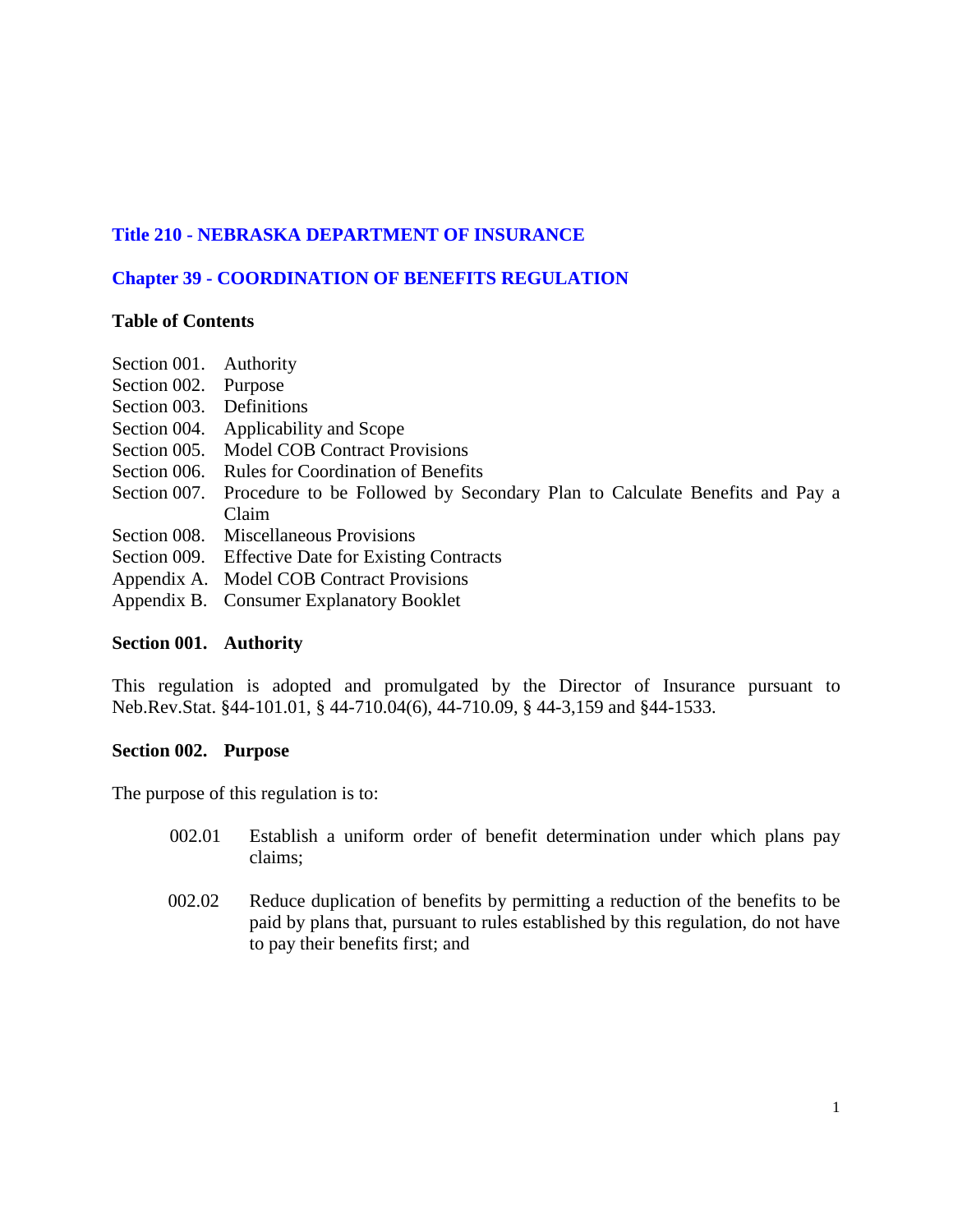002.03 Provide greater efficiency in the processing of claims when a person is covered under more than one plan.

#### **Section 003. Definitions**

As used in this regulation, these words and terms have the following meanings, unless the context clearly indicates otherwise:

- 003.01(A) "Allowable expense," except as set forth below or where a statute requires a different definition, means any health care expense, including coinsurance or copayments and without reduction for any applicable deductible, that is covered in full or in part by any of the plans covering the person.
- $003.01(B)$  If a plan is advised by a covered person that all plans covering the person are high-deductible health plans and the person intends to contribute to a health savings account established in accordance with Section 223 of the Internal Revenue Code of 1986, the primary high-deductible health plan's deductible is not an allowable expense, except for any health care expense incurred that may not be subject to the deductible as described in Section  $223(c)(2)(C)$  of the Internal Revenue Code of 1986.
- $003.01(C)$  An expense or a portion of an expense that is not covered by any of the plans is not an allowable expense.
- 003.01(D) Any expense that a provider by law or in accordance with a contractual agreement is prohibited from charging a covered person is not an allowable expense.
- 003.01(E) The following are examples of expenses that are not allowable expenses:
	- $003.01(E)(i)$  If a person is confined in a private hospital room, the difference between the cost of a semi-private room in the hospital and the private room is not an allowable expense, unless one of the plans provides coverage for private hospital room expenses.
	- $003.01(E)(ii)$  If a person is covered by two (2) or more plans that compute their benefit payments on the basis of usual and customary fees or relative value schedule reimbursement or other similar reimbursement methodology, any amount charged by the provider in excess of the highest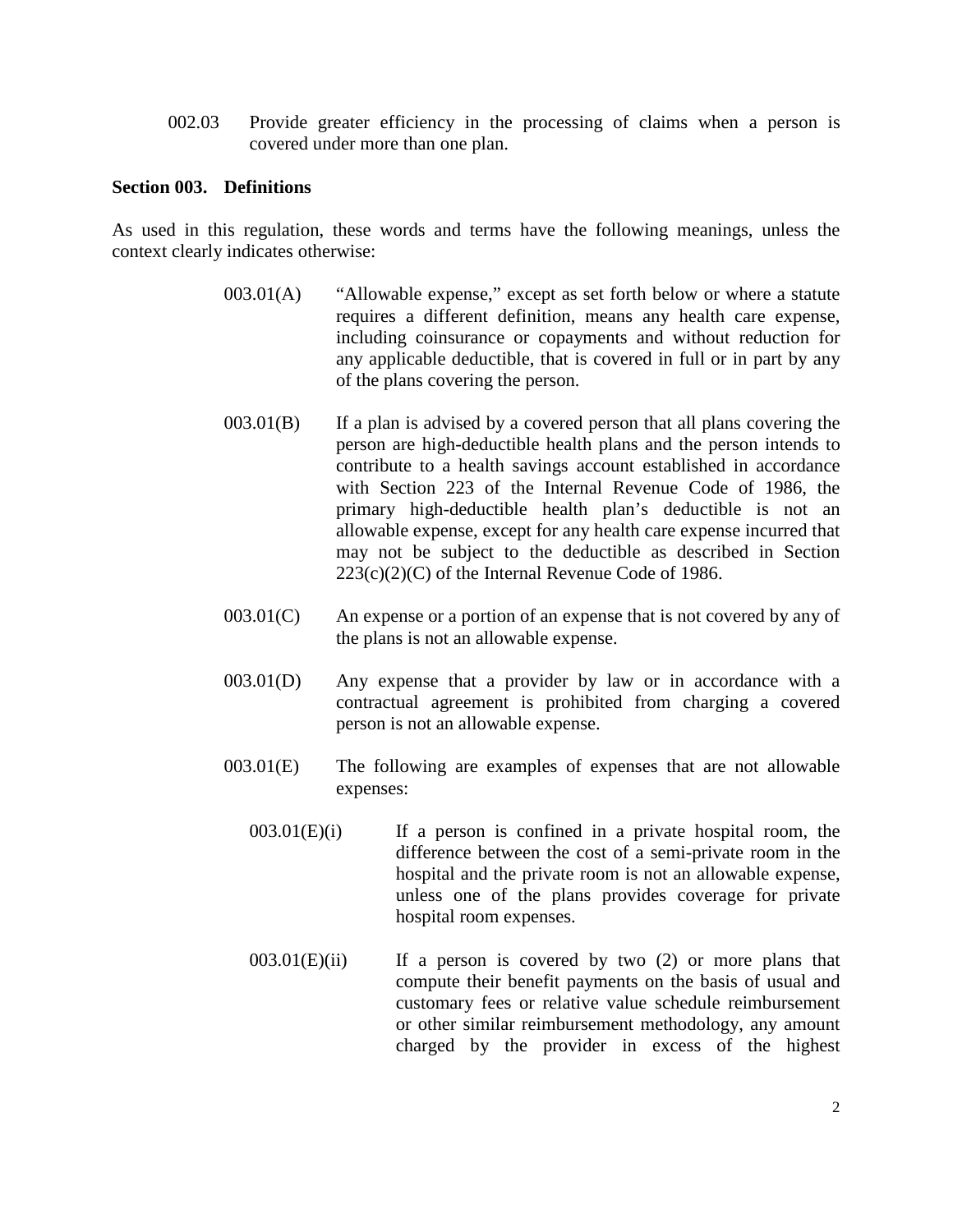reimbursement amount for a specified benefit is not an allowable expense.

- $003.01(E)(iii)$  If a person is covered by two  $(2)$  or more plans that provide benefits or services on the basis of negotiated fees, any amount in excess of the highest of the negotiated fees is not an allowable expense.
- $003.01(E)(iv)$  If a person is covered by one plan that calculates its benefits or services on the basis of usual and customary fees or relative value schedule reimbursement or other similar reimbursement methodology and another plan that provides its benefits or services on the basis of negotiated fees, the primary plan's payment arrangement shall be the allowable expense for all plans. However, if the provider has contracted with the secondary plan to provide the benefit or service for a specific negotiated fee or payment amount that is different than the primary plan's payment arrangement and if the provider's contract permits, that negotiated fee or payment shall be the allowable expense used by the secondary plan to determine its benefits.
- 003.01(F) The definition of "allowable expense" may exclude certain types of coverage or benefits such as dental care, vision care, prescription drug or hearing aids. A plan that limits the application of COB to certain coverages or benefits may limit the definition of allowable expense in its contract to expenses that are similar to the expenses that it provides. When COB is restricted to specific coverages or benefits in a contract, the definition of allowable expense shall include similar expenses to which COB applies.
- 003.01(G) When a plan provides benefits in the form of services, the reasonable cash value of each service will be considered an allowable expense and a benefit paid.
- 003.01(H) The amount of the reduction may be excluded from allowable expense when a covered person's benefits are reduced under a primary plan:
	- $003.01(H)(i)$  Because the covered person does not comply with the plan provisions concerning second surgical opinions or precertification of admissions or services; or
	- 003.01(H)(ii) Because the covered person has a lower benefit because the covered person did not use a preferred provider.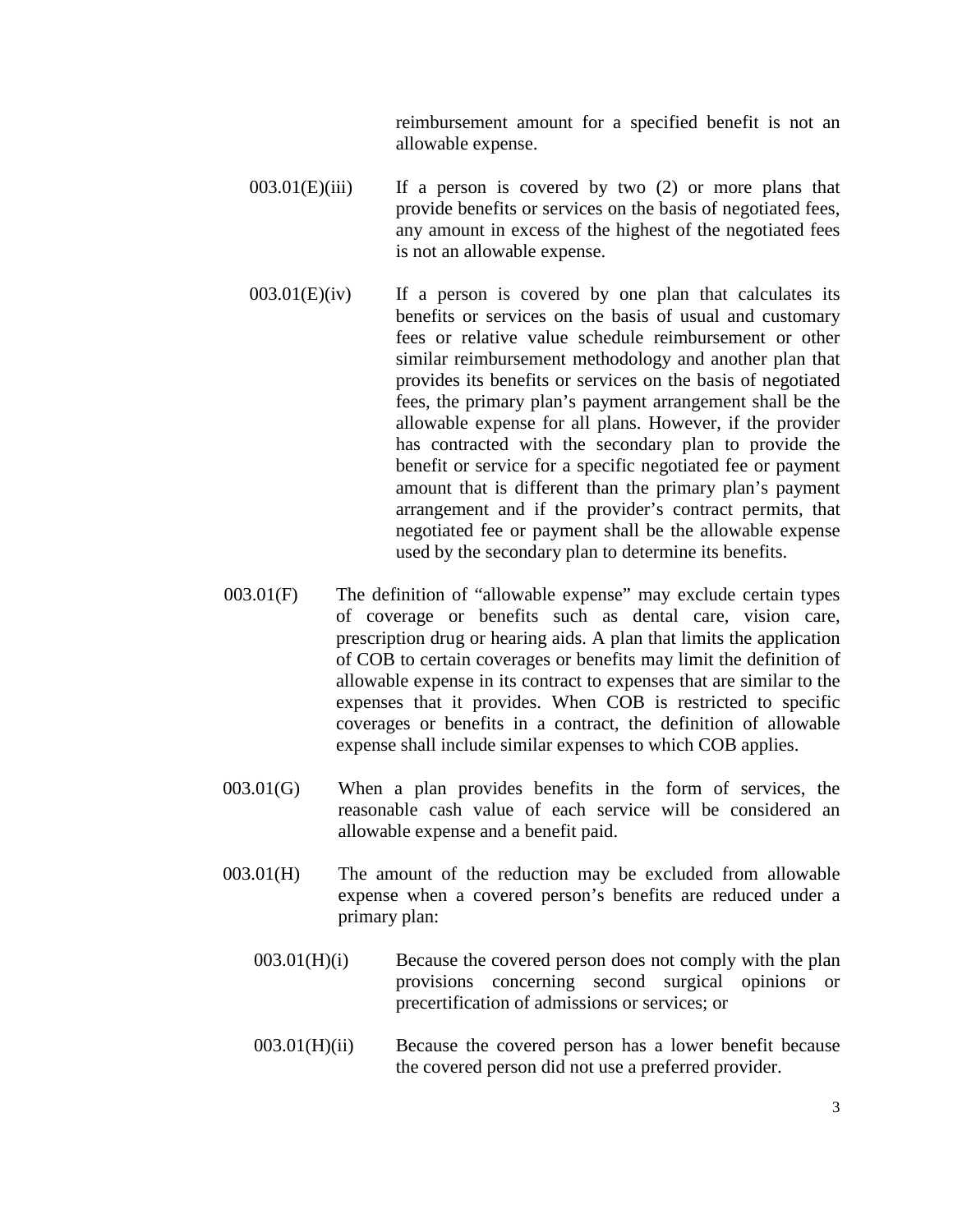- 003.02 "Birthday" refers only to month and day in a calendar year and does not include the year in which the individual is born.
- 003.03 "Claim" means a request that benefits of a plan be provided or paid. The benefits claimed may be in the form of:
	- 003.03(A) Services (including supplies);
	- 003.03(B) Payment for all or a portion of the expenses incurred;
	- 003.03(C) A combination of 003.03(A) and 003.03(B); or
	- 003.03(D) An indemnification.
- 003.04 "Closed panel plan" means a plan that provides health benefits to covered persons primarily in the form of services through a panel of providers that have contracted with or are employed by the plan, and that excludes benefits for services provided by other providers, except in cases of emergency or referral by a panel member.
- 003.05 "Consolidated Omnibus Budget Reconciliation Act of 1985" or "COBRA" means coverage provided under a right of continuation pursuant to federal law.
- 003.06 "Coordination of benefits" or "COB" means a provision establishing an order in which plans pay their claims, and permitting secondary plans to reduce their benefits so that the combined benefits of all plans do not exceed total allowable expenses.
- 003.07 "Custodial parent" means:
	- 003.07(A) The parent awarded custody of a child by a court decree; or
	- 003.07(B) In the absence of a court decree, the parent with whom the child resides more than one half of the calendar year without regard to any temporary visitation.
	- 003.08(A) "Group-type contract" means a contract that is not available to the general public and is obtained and maintained only because of membership in or a connection with a particular organization or group, including blanket coverage.
	- 003.08(B) "Group-type contract" does not include an individually underwritten and issued guaranteed renewable policy even if the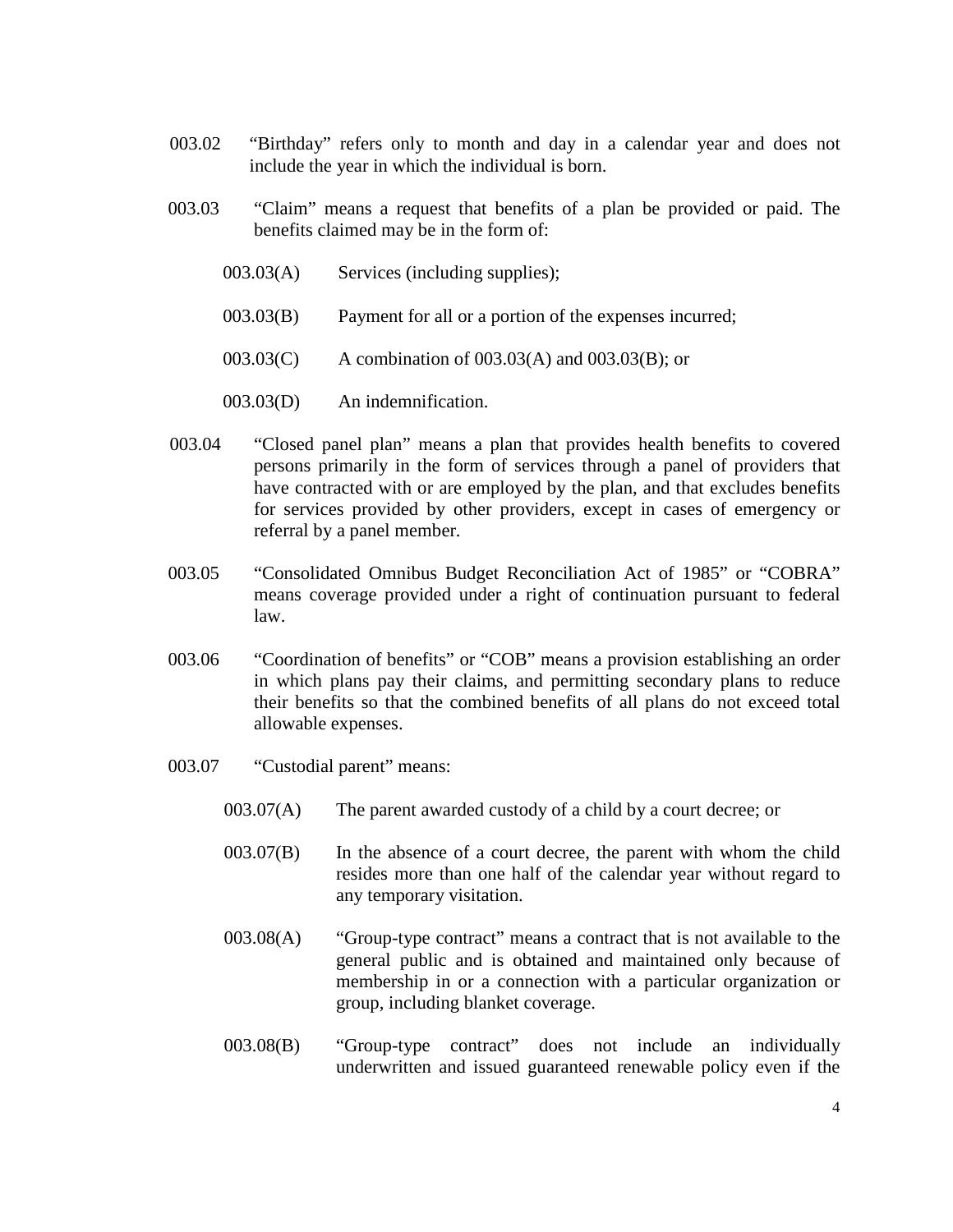policy is purchased through payroll deduction at a premium savings to the insured since the insured would have the right to maintain or renew the policy independently of continued employment with the employer.

- 003.09 "High-deductible health plan" has the meaning given the term under Section 223 of the Internal Revenue Code of 1986, as amended by the Medicare Prescription Drug, Improvement and Modernization Act of 2003.
	- 003.10(A) "Hospital indemnity benefits" means benefits not related to expenses incurred.
	- 003.10(B) "Hospital indemnity benefits" does not include reimbursementtype benefits even if they are designed or administered to give the insured the right to elect indemnity-type benefits at the time of claim.
	- 003.11(A) "Plan" means a form of coverage with which coordination is allowed. Separate parts of a plan for members of a group that are provided through alternative contracts that are intended to be part of a coordinated package of benefits are considered one plan and there is no COB among the separate parts of the plan.
	- 003.11(B) If a plan coordinates benefits, its contract shall state the types of coverage that will be considered in applying the COB provision of that contract. Whether the contract uses the term "plan" or some other term such as "program," the contractual definition may be no broader than the definition of "plan" in this subsection. The definition of "plan" in the model COB provision in Appendix A is an example.
	- $003.11(C)$  "Plan" includes:
		- $003.11(C)(i)$  Group and nongroup insurance contracts and subscriber contracts;
		- 003.11(C)(ii) Uninsured arrangements of group or group-type coverage;
		- $003.11(C)(iii)$  Group and nongroup coverage through closed panel plans;
		- $003.11(C)(iv)$  Group-type contracts;
		- $003.11(C)(v)$  The medical care components of long-term care contracts, such as skilled nursing care;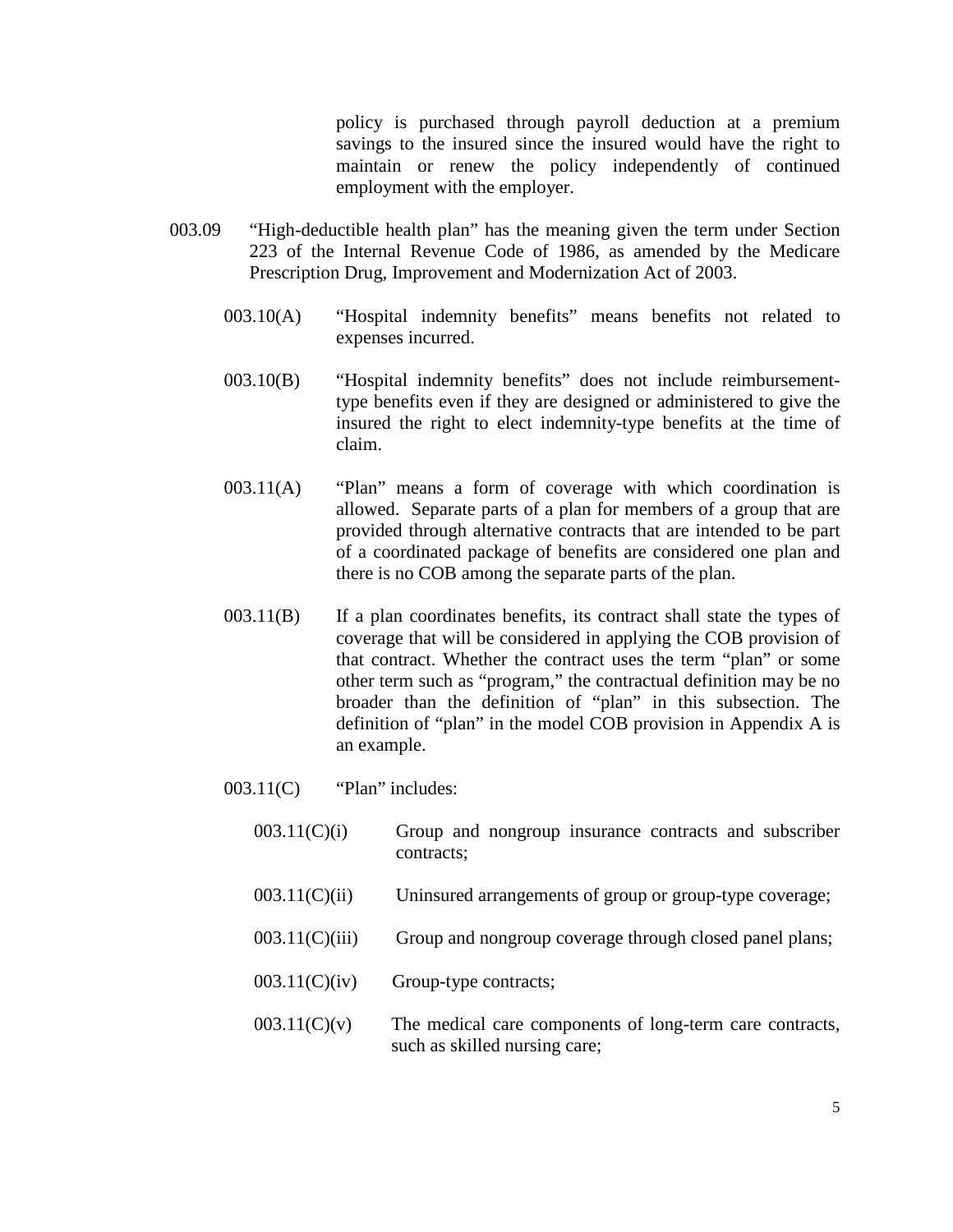- $003.11(C)(vi)$  The medical benefits coverage in motor vehicle "no fault" and traditional motor vehicle "fault" type contracts;
- $003.11(C)(vii)$  Medicare or other governmental benefits, as permitted by law, except as provided in Paragraph 003.11(D)(vii). That part of the definition of plan may be limited to the hospital, medical and surgical benefits of the governmental program; and
- 003.11(C)(viii) Group and nongroup insurance contracts and subscriber contracts that pay or reimburse for the cost of dental care.
- 003.11(D) "Plan" does not include:
	- 003.11(D)(i) Hospital indemnity coverage benefits or other fixed indemnity coverage;
	- 003.11(D)(ii) Accident only coverage except as stated in 003.11(C)(vi);
	- 003.11(D)(iii) Specified disease or specified accident coverage except as stated in  $003.11(C)(vi)$ ;
	- 003.11(D)(iv) Other limited benefit health coverage;
	- $003.11(D)(v)$  School accident-type coverages that cover students for accidents only, including athletic injuries, either on a twenty-four-hour basis or on a "to and from school" basis;
	- 003.11(D)(vi) Benefits provided in long-term care insurance policies for non-medical services, for example, personal care, adult day care, homemaker services, assistance with activities of daily living, respite care and custodial care or for contracts that pay a fixed daily benefit without regard to expenses incurred or the receipt of services;
	- 003.11(D)(vii) Medicare supplement policies;
	- 003.11(D)(viii) A state plan under Medicaid;
	- $003.11(D)(ix)$  A governmental plan, which, by law, provides benefits that are in excess of those of any private insurance plan or other non-governmental plan;
	- $003.11(D)(x)$  Uninsured or underinsured coverage under a motor vehicle policy; or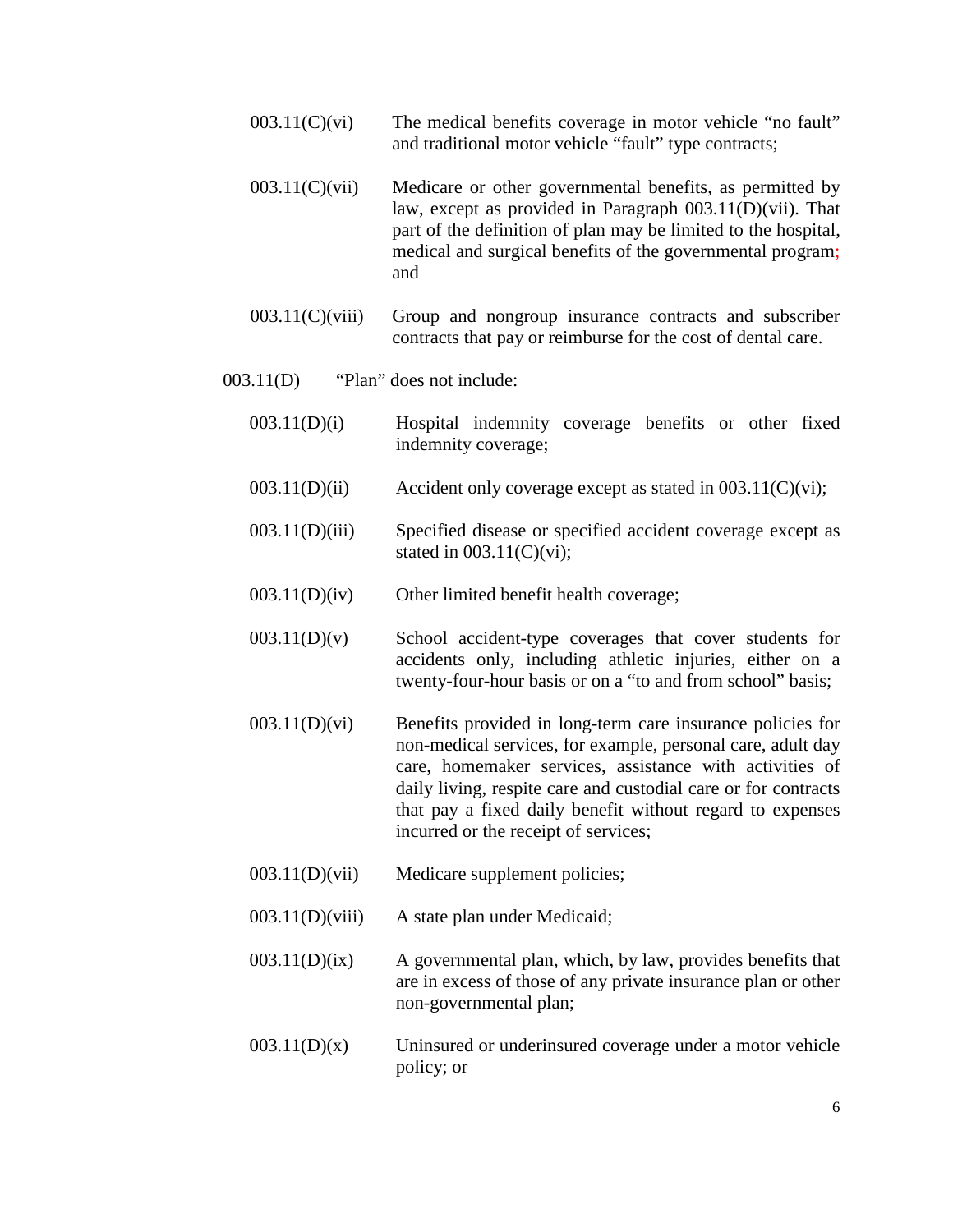- 003.11(D)(xi) Disability income insurance.
- 003.12 "Policyholder" means the primary insured named in a nongroup insurance policy.
- 003.13 "Primary plan" means a plan whose benefits for a person's health care coverage must be determined without taking the existence of any other plan into consideration. A plan is a primary plan if:
	- 003.13(A) The plan either has no order of benefit determination rules, or its rules differ from those permitted by this regulation; or
	- 003.13(B) All plans that cover the person use the order of benefit determination rules required by this regulation, and under those rules the plan determines its benefits first.
- 003.14 "Secondary plan" means a plan that is not a primary plan.

## **Section 004. Applicability and Scope**

This regulation applies to all plans that are issued on or after the effective date of this regulation.

#### **Section 005. Use of Model COB Contract Provision**

- 005.01 Appendix A contains a model COB provision for use in contracts. The use of this model COB provision is subject to the provisions of Subsections 005.02, 005.03, 005.04, 005.04(A), 005.04(B), 005.04(C) and to the provisions of Section 006 of this regulation.
- 005.02 Appendix B is a plain language description of the COB process that explains to the covered person how health plans will implement coordination of benefits. It is not intended to replace or change the provisions that are set forth in the contract. Its purpose is to explain the process by which the two (2) or more plans will pay for or provide benefits.
- 005.03 The COB provision and the plain language explanation used by a Plan do not have to use the specific words and format shown in Appendix A or Appendix B. Changes may be made to fit the language and style of the rest of the contract or to reflect differences among plans that provide services, that pay benefits for expenses incurred and that indemnify. No substantive changes are permitted.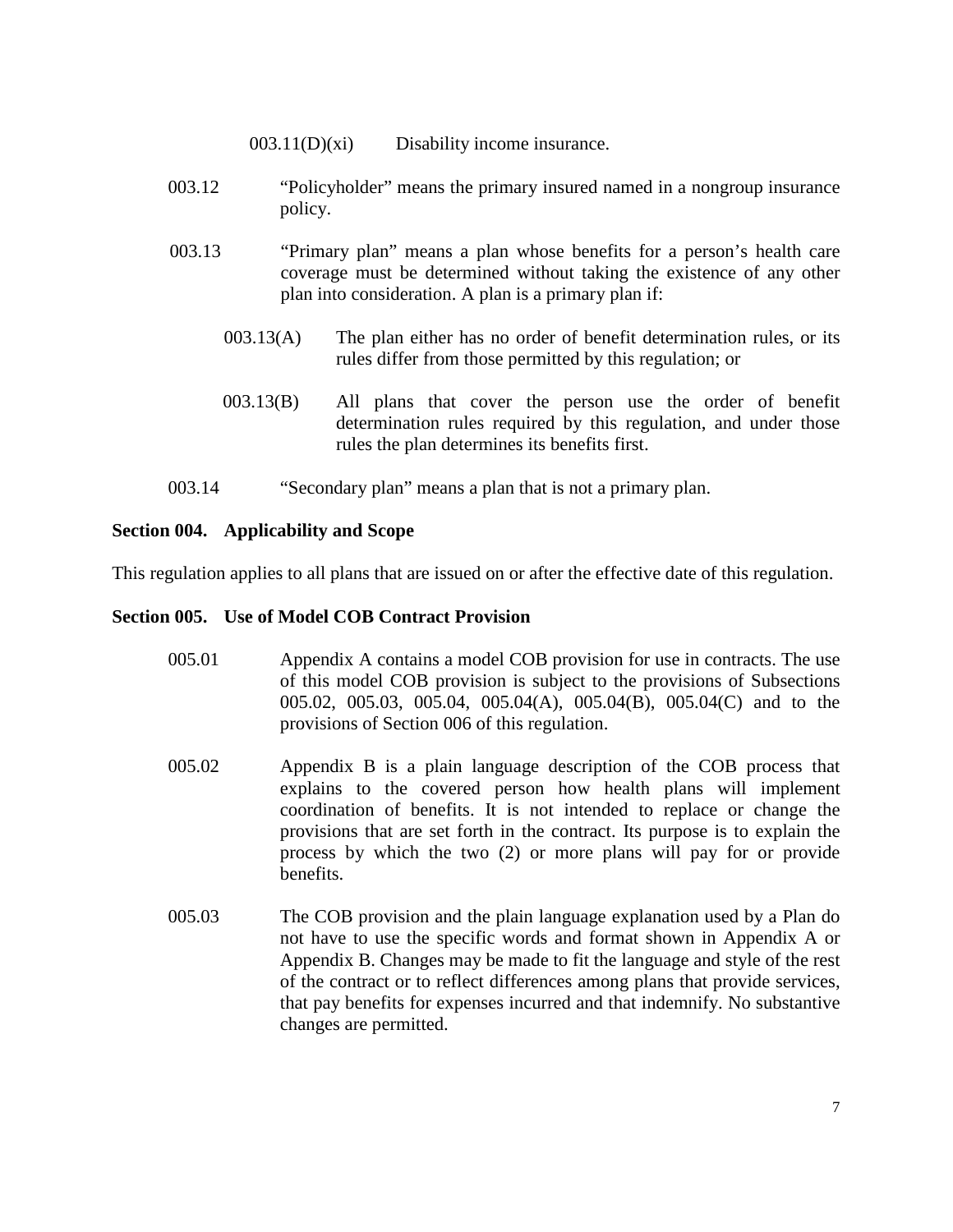- 005.04 A COB provision may not be used that permits a plan to reduce its benefits on the basis that:
	- 005.04(A) Another plan exists and the covered person did not enroll in that plan;
	- 005.04(B) A person is or could have been covered under another plan, except with respect to Part B of Medicare; or
	- 005.04(C) A person has elected an option under another plan providing a lower level of benefits than another option that could have been elected.
- 005.05 No plan may contain a provision that its benefits are "always excess" or "always secondary" except in accordance with the rules permitted by this regulation.
- 005.06 Under the terms of a closed panel plan, benefits are not payable if the covered person does not use the services of a closed panel provider. In most instances, COB does not occur if a covered person is enrolled in two (2) or more closed panel plans and obtains services from a provider in one of the closed panel plans because the other closed panel plan (the one whose providers were not used) has no liability. However, COB may occur during the plan year when the covered person receives emergency services that would have been covered by both plans. Then the secondary plan shall use the provisions of Section 007 of this regulation to determine the amount it should pay for the benefit.
- 005.07 No plan may use a COB provision, or any other provision that allows it to reduce its benefits with respect to any other coverage its insured may have that does not meet the definition of plan under Section 003.11(A) through  $003.011(D)(x)$  of this regulation.

## **Section 006. Rules for Coordination of Benefits**

When a person is covered by two (2) or more plans, the rules for determining the order of benefit payments are as follows:

- 006.01(A) The primary plan shall pay or provide its benefits as if the secondary plan or plans did not exist.
- $006.01(B)$  If the primary plan is a closed panel plan and the secondary plan is not a closed panel plan, the secondary plan shall pay or provide benefits as if it were the primary plan when a covered person uses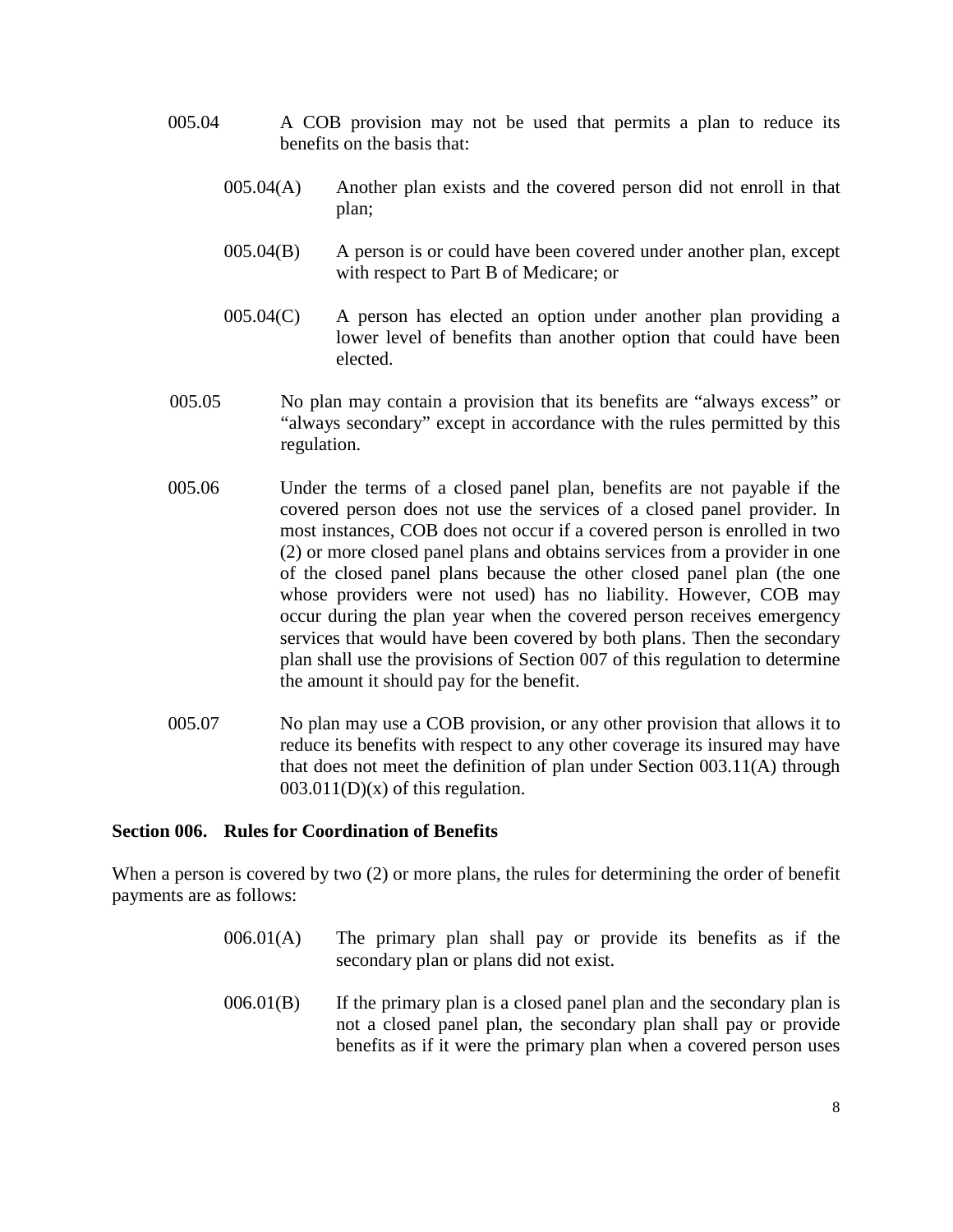a non-panel provider, except for emergency services or authorized referrals that are paid or provided by the primary plan.

- 006.01(C) When multiple contracts providing coordinated coverage are treated as a single plan under this regulation, this section applies only to the plan as a whole, and coordination among the component contracts is governed by the terms of the contracts. If more than one carrier pays or provides benefits under the plan, the carrier designated as primary within the plan shall be responsible for the plan's compliance with this regulation.
- 006.01(D) If a person is covered by more than one secondary plan, the order of benefit determination rules of this regulation decide the order in which secondary plans benefits are determined in relation to each other. Each secondary plan shall take into consideration the benefits of the primary plan or plans and the benefits of any other plan, which, under the rules of this regulation, has its benefits determined before those of that secondary plan.
- 006.02(A) Except as provided in Paragraph 006.02(B), a plan that does not contain order of benefit determination provisions that are consistent with this regulation is always the primary plan unless the provisions of both plans, regardless of the provisions of this paragraph, state that the complying plan is primary.
- 006.02(B) Coverage that is obtained by virtue of membership in a group and designed to supplement a part of a basic package of benefits may provide that the supplementary coverage shall be excess to any other parts of the plan provided by the contract holder. Examples of these types of situations are major medical coverages that are superimposed over base plan hospital and surgical benefits, and insurance type coverages that are written in connection with a closed panel plan to provide out-of-network benefits.
- 006.03 A plan may take into consideration the benefits paid or provided by another plan only when, under the rules of this regulation, it is secondary to that other plan.
- 006.04 Order of Benefit Determination

Each plan determines its order of benefits using the first of the following rules that applies:

006.04(A) Non-Dependent or Dependent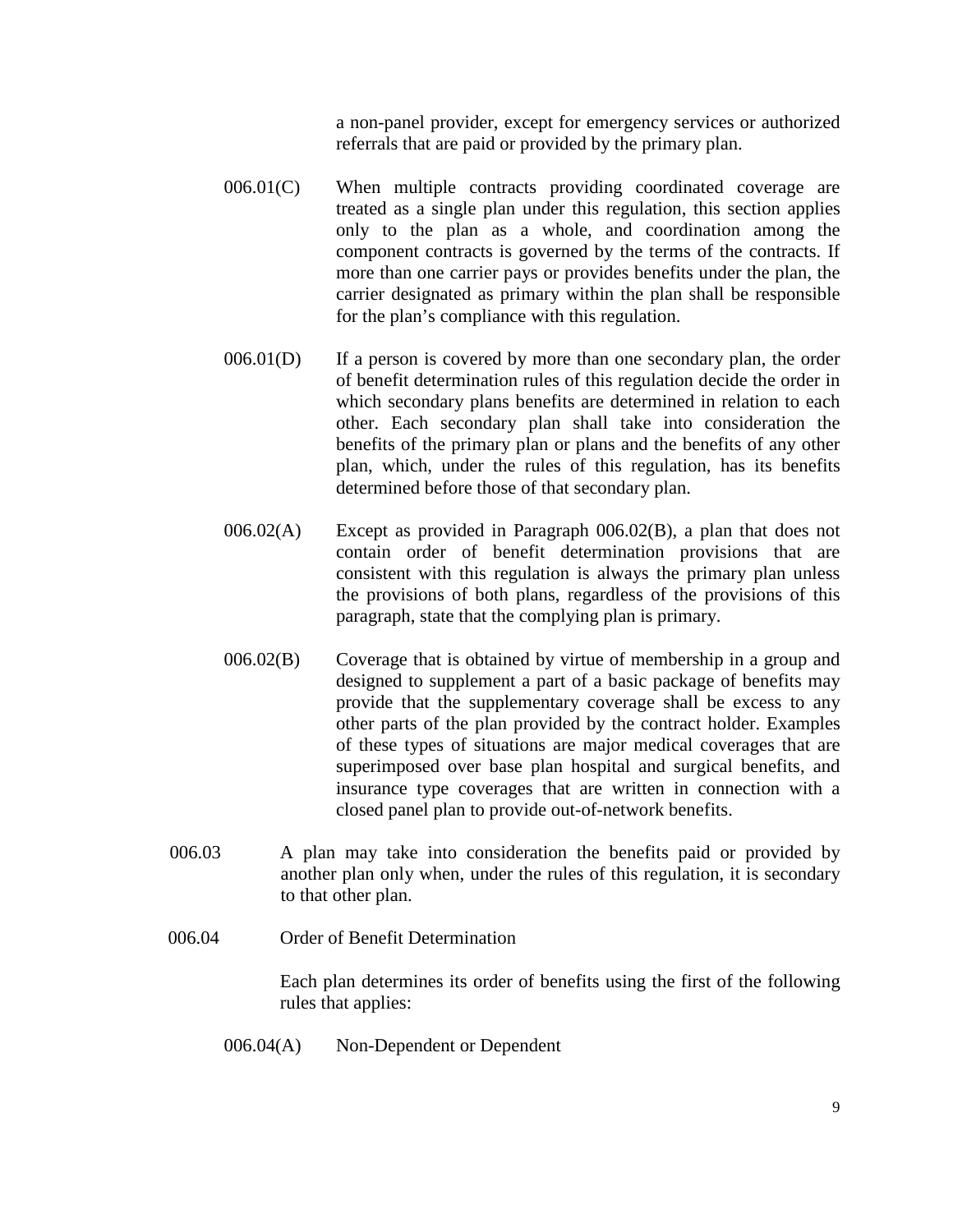- $006.04(A)(i)$  Subject to Subparagraphs  $006.04(A)(ii)(a)$  through  $006.04(A)(ii)(b)$  of this paragraph, the plan that covers the person other than as a dependent, for example as an employee, member, subscriber, policyholder or retiree, is the primary plan and the plan that covers the person as a dependent is the secondary plan.
	- $006.04(A)(ii)(a)$  If the person is a Medicare beneficiary, and, as a result of the provisions of Title XVIII of the Social Security Act and implementing regulations, Medicare is:
		- $006.04(A)(ii)(a)(1)$  Secondary to the plan covering the person as a dependent; and
		- $006.04(A)(ii)(a)(2)$  Primary to the plan covering the person as other than a dependent (e.g. a retired employee),
	- $006.04(A)(ii)(b)$  Then the order of benefits is reversed so that the plan covering the person as an employee, member, subscriber, policyholder or retiree is the secondary plan and the other plan covering the person as a dependent is the primary plan.
- 006.04(B) Dependent Child Covered Under More Than One Plan

 Unless there is a court decree stating otherwise, plans covering a dependent child shall determine the order of benefits as follows:

- 006.04(B)(i) For a dependent child whose parents are married or are living together, whether or not they have ever been married:
	- $006.04(B)(i)(a)$  The plan of the parent whose birthday falls earlier in the calendar year is the primary plan; or
	- $006.04(B)(i)$  If both parents have the same birthday, the plan that has covered the parent longest is the primary plan.
- 006.04(B)(ii) For a dependent child whose parents are divorced or separated or are not living together, whether or not they have ever been married:
	- $006.04(B)(ii)(a)$  If a court decree states that one of the parents is responsible for the dependent child's health care expenses or health care coverage and the plan of that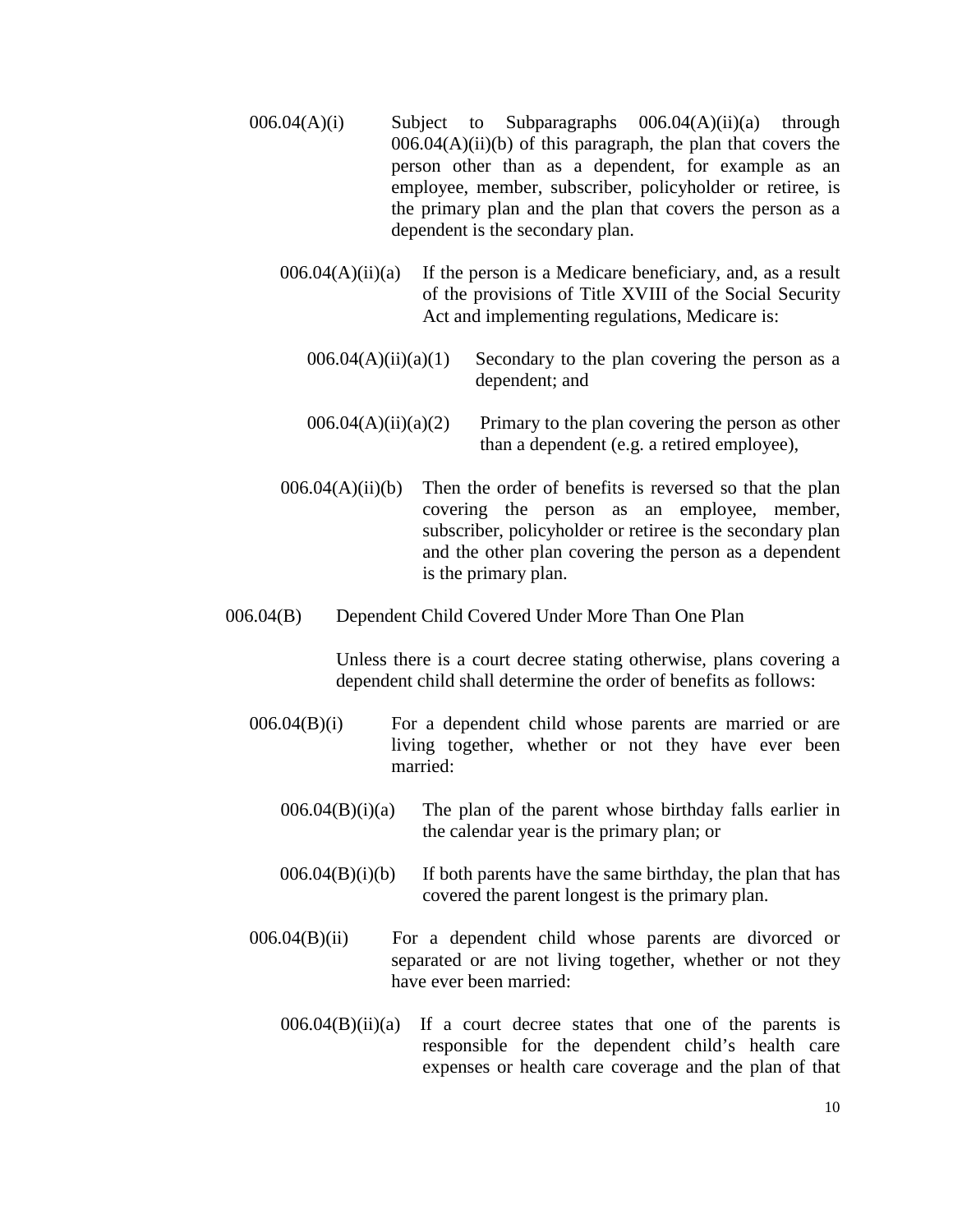parent has actual knowledge of those terms, that plan is primary. If the parent with responsibility has no health care coverage for the dependent child's health care expenses, but that parent's spouse does, that parent's spouse's plan is the primary plan. This item shall not apply with respect to any plan year during which benefits are paid or provided before the entity has actual knowledge of the court decree provision;

- $006.04(B)(ii)(b)$  If a court decree states that both parents are responsible for the dependent child's health care expenses or health care coverage, the provisions of Subparagraph  $006.04(B)(i)$  through  $006.04(B)(i)(b)$  of this paragraph shall determine the order of benefits;
- $006.04(B)(ii)(c)$  If a court decree states that the parents have joint custody without specifying that one parent has responsibility for the health care expenses or health care coverage of the dependent child, the provisions of Subparagraph  $006.04(B)(i)$  through  $006.04(B)(i)(b)$  of this paragraph shall determine the order of benefits; or
- $006.04(B)(ii)(d)$  If there is no court decree allocating responsibility for the child's health care expenses or health care coverage, the order of benefits for the child are as follows:
	- $006.04(B)(ii)(d)(1)$  The plan covering the custodial parent;
	- $006.04(B)(ii)(d)(2)$  The plan covering the custodial parent's spouse;
	- $006.04(B)(ii)(d)(3)$  The plan covering the non-custodial parent; and then
	- $006.04(B)(ii)(d)(4)$  The plan covering the non-custodial parent's spouse.
- 006.04(B)(iii) For a dependent child covered under more than one plan of individuals who are not the parents of the child, the order of benefits shall be determined, as applicable, under 006.04(B)(i) through 006.04(B)(i)(b) or 006.04(B)(ii) through  $006.04(B)(ii)(d)(4)$  of this paragraph as if those individuals were parents of the child.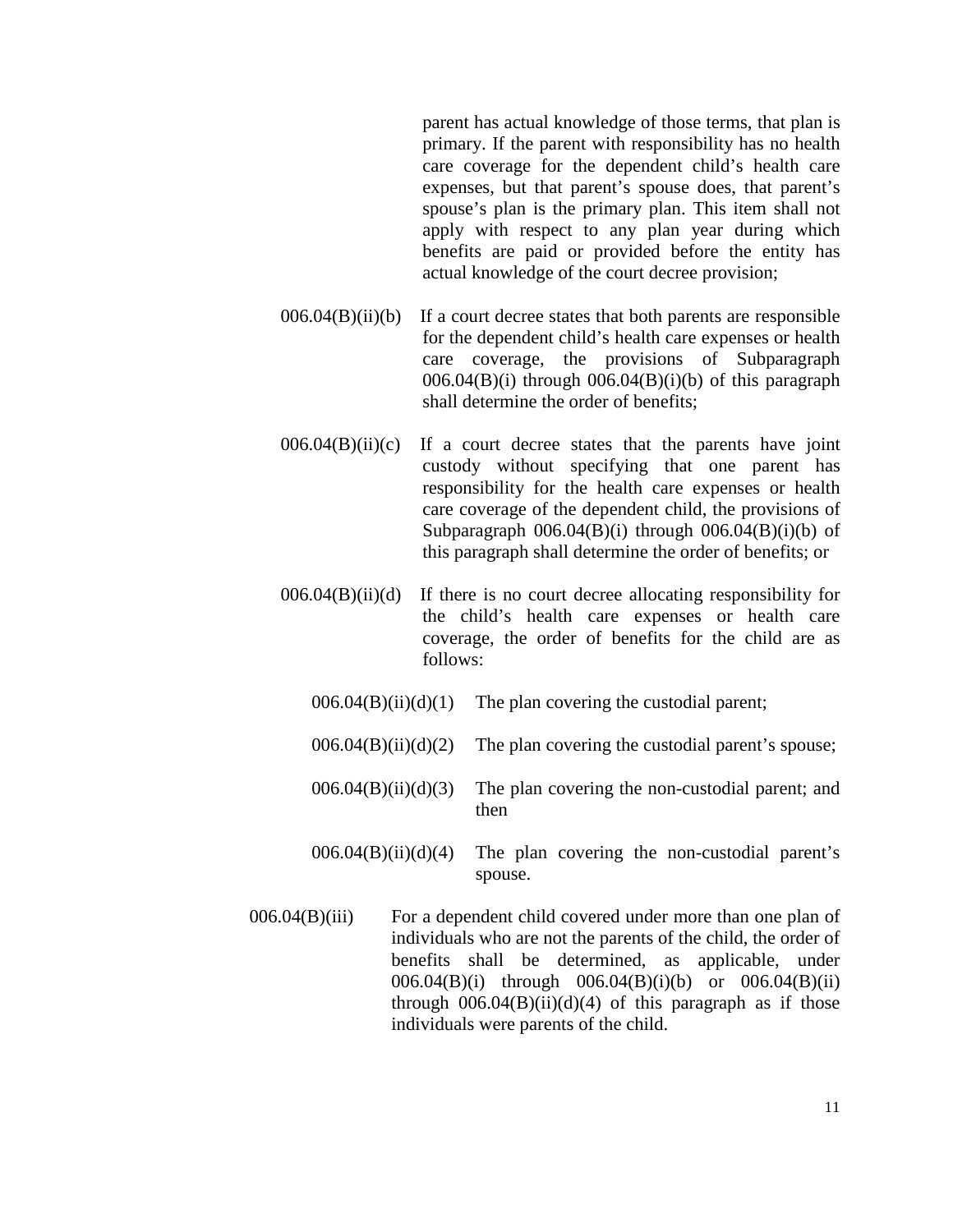- $006.04(B)(iv)(a)$  For a dependent child who has coverage under either or both parents' plans and also has his or her own coverage as a dependent under a spouse's plan, the rule in Paragraph 006.04(E) applies.
- $006.04(B)(iv)(b)$  In the event the dependent child's coverage under the spouse's plan began on the same date as the dependent child's coverage under either or both parents' plans, the order of benefits shall be determined by applying the birthday rule in Paragraph 006.04(B) to be the dependent child's parent(s) and the dependent's spouse.
- 006.04(C) Active Employee or Retired or Laid-Off Employee
	- $006.04(C)(i)$  The plan that covers a person as an active employee that is, an employee who is neither laid off nor retired or as a dependent of an active employee is the primary plan. The plan covering that same person as a retired or laid-off employee or as a dependent of a retired or laid-off employee is the secondary plan.
	- $006.04(C)(ii)$  If the other plan does not have this rule, and as a result, the plans do not agree on the order of benefits, this rule is ignored.
	- 006.04(C)(iii) This rule does not apply if the rule in Paragraphs 006.04A through  $006.04(A)(ii)(b)$  can determine the order of benefits .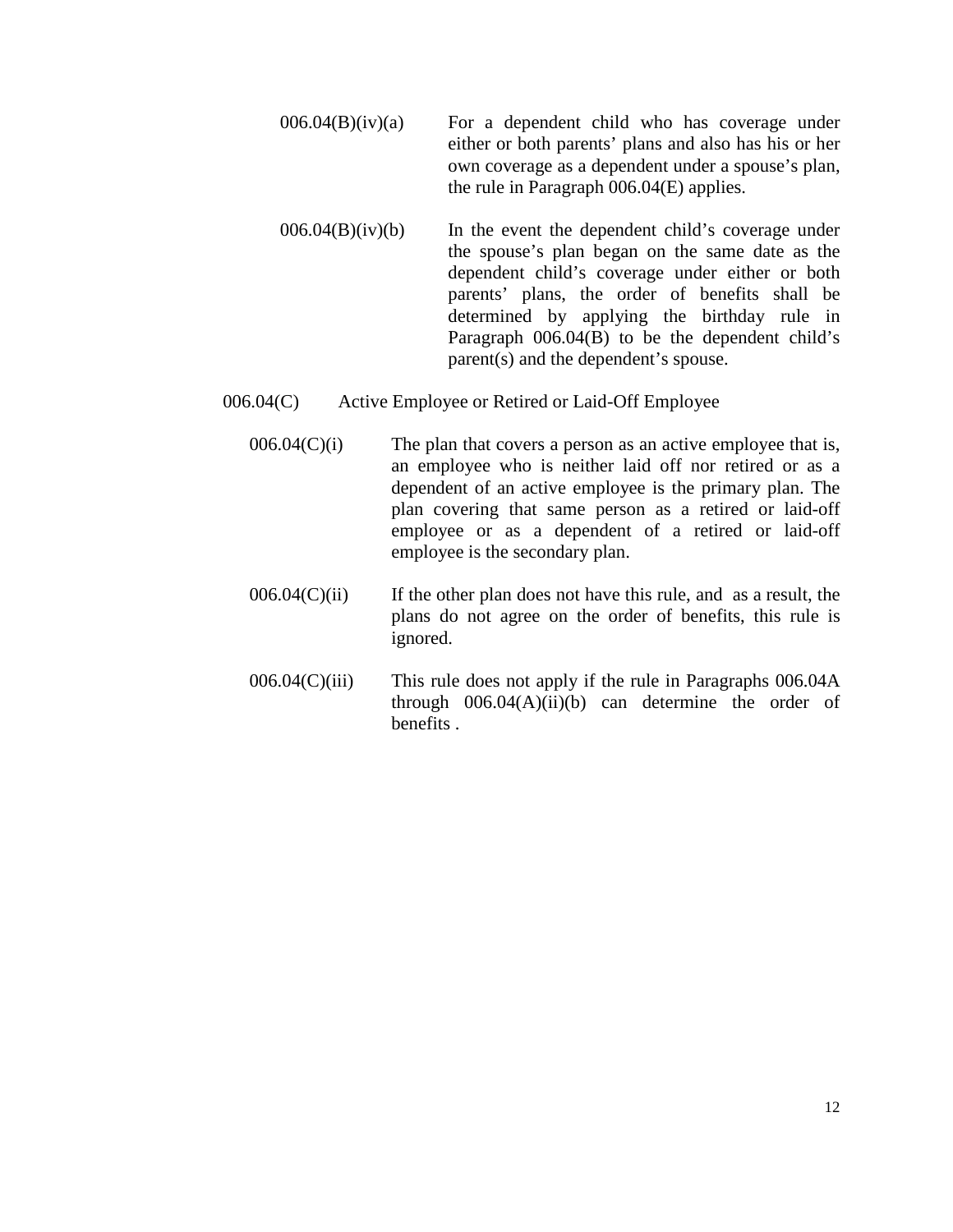- 006.04(D) COBRA or State Continuation Coverage
	- $006.04(D)(i)$  If a person whose coverage is provided pursuant to COBRA or under a right of continuation pursuant to state or other federal law is covered under another plan, the plan covering the person as an employee, member, subscriber or retiree or covering the person as a dependent of an employee, member, subscriber or retiree is the primary plan and the plan covering that same person pursuant to COBRA or under a right of continuation pursuant to state or other federal law is the secondary plan.
	- $006.04(D)(ii)$  If the other plan does not have this rule, and if, as a result, the plans do not agree on the order of benefits, this rule is ignored.
	- $006.04(D)(iii)$  This rule does not apply if the rule in Paragraph  $006.04(A)$ through 006.04A(ii)(b) can determine the order of benefits
- 006.04(E) Longer or Shorter Length of Coverage
	- 006.04(E)(i) If the preceding rules do not determine the order of benefits, the plan that covered the person for the longer period of time is the primary plan and the plan that covered the person for the shorter period of time is the secondary plan.
	- $006.04(E)(ii)$  To determine the length of time a person has been covered under a plan, two successive plans shall be treated as one if the covered person was eligible under the second plan within twenty-four (24) hours after coverage under the first plan ended.
	- 006.04(E)(iii) The start of a new plan does not include:
		- $006.04(E)(iii)(1)$  A change in the amount or scope of a plan's benefits;
		- 006.04(E)(iii)(2) A change in the entity that pays, provides or administers the plan's benefits; or
		- $006.04(E)(iii)(3)$  A change from one type of plan to another, such as, from a single employer plan to a multiple employer plan.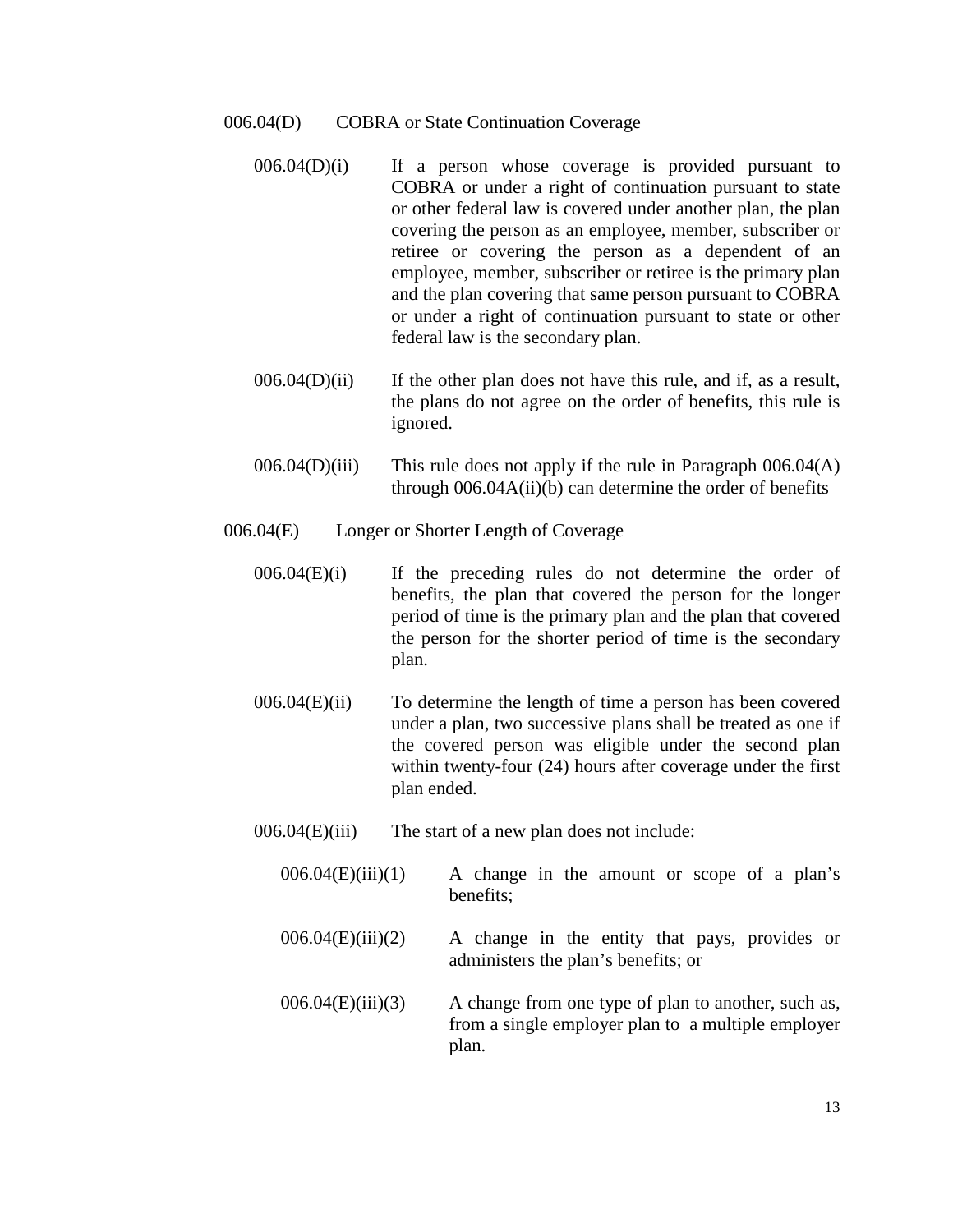- $006.04(E)(iv)$  The person's length of time covered under a plan is measured from the person's first date of coverage under that plan. If that date is not readily available for a group plan, the date the person first became a member of the group shall be used as the date from which to determine the length of time the person's coverage under the present plan has been in force.
- 006.04(F) If none of the preceding rules determines the order of benefits, the allowable expenses shall be shared equally between the plans.

# **Section 007. Procedure to be Followed by Secondary Plan to Calculate Benefits and Pay a Claim**

In determining the amount to be paid by the secondary plan on a claim, should the plan wish to coordinate benefits, the secondary plan shall calculate the benefits it would have paid on the claim in the absence of other health care coverage and apply that calculated amount to any allowable expense under its plan that is unpaid by the primary plan. The secondary plan may reduce its payment by the amount so that, when combined with the amount paid by the primary plan, the total benefits paid or provided by all plans for the claim do not exceed 100 percent of the total allowable expense for that claim. In addition, the secondary plan shall credit to its plan deductible any amounts it would have credited to its deductible in the absence of other health care coverage. Also, where the primary plan is medical payments coverage under a motor vehicle policy, the secondary plan shall credit payments from the motor vehicle insurance policy to deductibles, copayments and coinsurance after discounts under the health plan.

## **Section 008. Miscellaneous Provisions**

- 008.01 A secondary plan that provides benefits in the form of services may recover the reasonable cash value of the services from the primary plan, to the extent that benefits for the services are covered by the primary plan and have not already been paid or provided by the primary plan. Nothing in this provision shall be interpreted to require a plan to reimburse a covered person in cash for the value of services provided by a plan that provides benefits in the form of services.
	- 008.02(A) A plan with order of benefit determination rules that comply with this regulation (complying plan) may coordinate its benefits with a plan that is "excess" or "always secondary" or that uses order of benefit determination rules that are inconsistent with those contained in this regulation (noncomplying plan) on the following basis:
		- $008.02(A)(i)$  If the complying plan is the primary plan, it shall pay or provide its benefits first;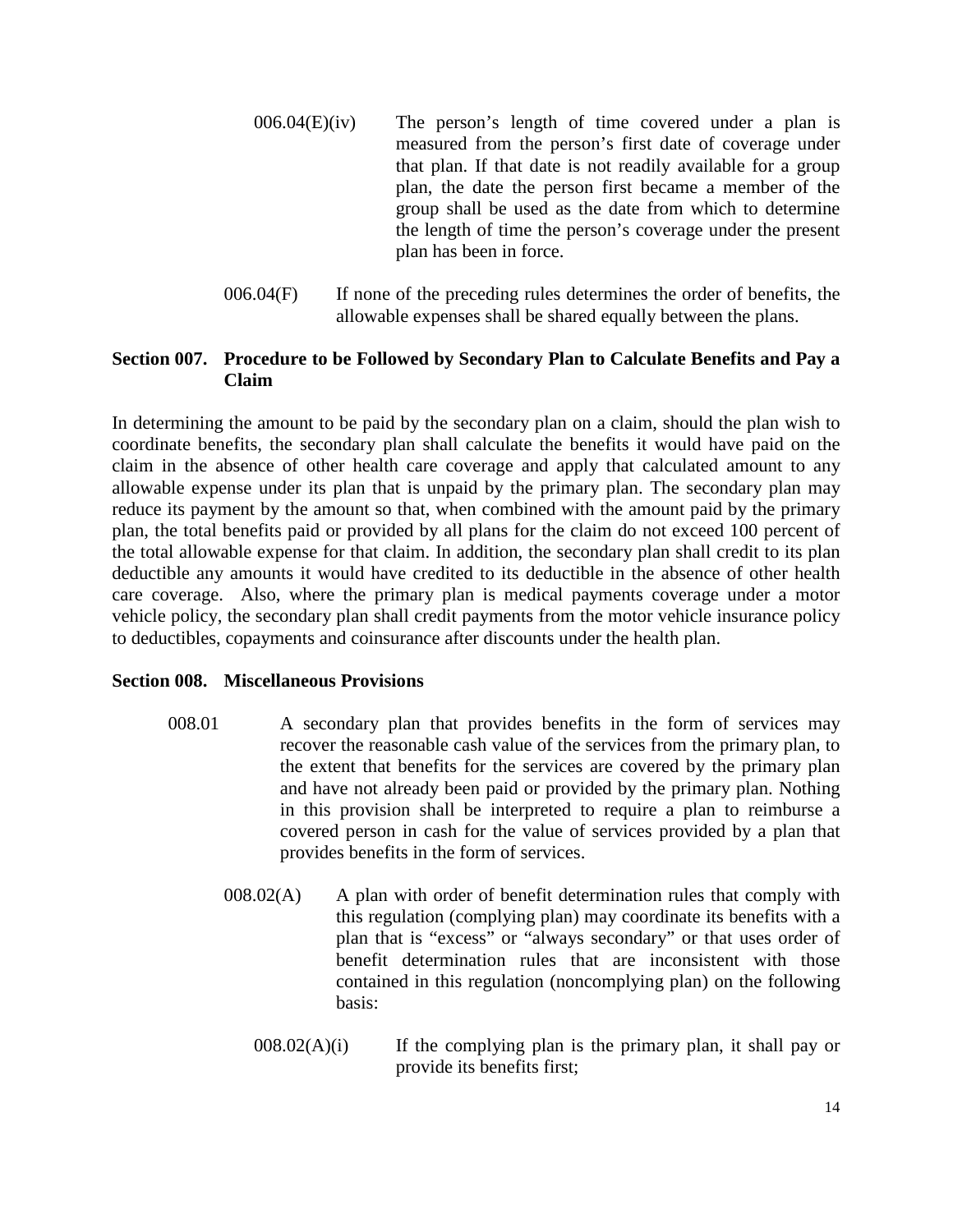- $008.02(A)(ii)$  If the complying plan is the secondary plan, it shall pay or provide its benefits first, but the amount of the benefits payable shall be determined as if the complying plan were the secondary plan. In such a situation, the payment shall be the limit of the complying plan's liability; and
- $008.02(A)(iii)$  If the noncomplying plan does not provide the information needed by the complying plan to determine its benefits within a reasonable time after it is requested to do so, the complying plan shall assume that the benefits of the noncomplying plan are identical to its own, and shall pay its benefits accordingly. If, within two (2) years of payment, the complying plan receives information as to the actual benefits of the noncomplying plan, it shall adjust payments accordingly.
- 008.02(B) If the noncomplying plan reduces its benefits so that the covered person receives less in benefits than the covered person would have received had the complying plan paid or provided its benefits as the secondary plan and the noncomplying plan paid or provided its benefits as the primary plan, and governing state law allows the right of subrogation set forth below, then the complying plan shall advance to the covered person or on behalf of the covered person an amount equal to the difference.
- 008.02(C) In no event shall the complying plan advance more than the complying plan would have paid had it been the primary plan less any amount it previously paid for the same expense or service. In consideration of the advance, the complying plan shall be subrogated to all rights of the covered person against the noncomplying plan. The advance by the complying plan shall also be without prejudice to any claim it may have against a noncomplying plan in the absence of subrogation.
- 008.03 COB differs from subrogation. Provisions for one may be included in health care benefits contracts without compelling the inclusion or exclusion of the other.
- 008.04 If the plans cannot agree on the order of benefits within thirty (30) calendar days after the plans have received all of the information needed to pay the claim, the plans shall immediately pay the claim in equal shares and determine their relative liabilities following payment, except that no plan shall be required to pay more than it would have paid had it been the primary plan.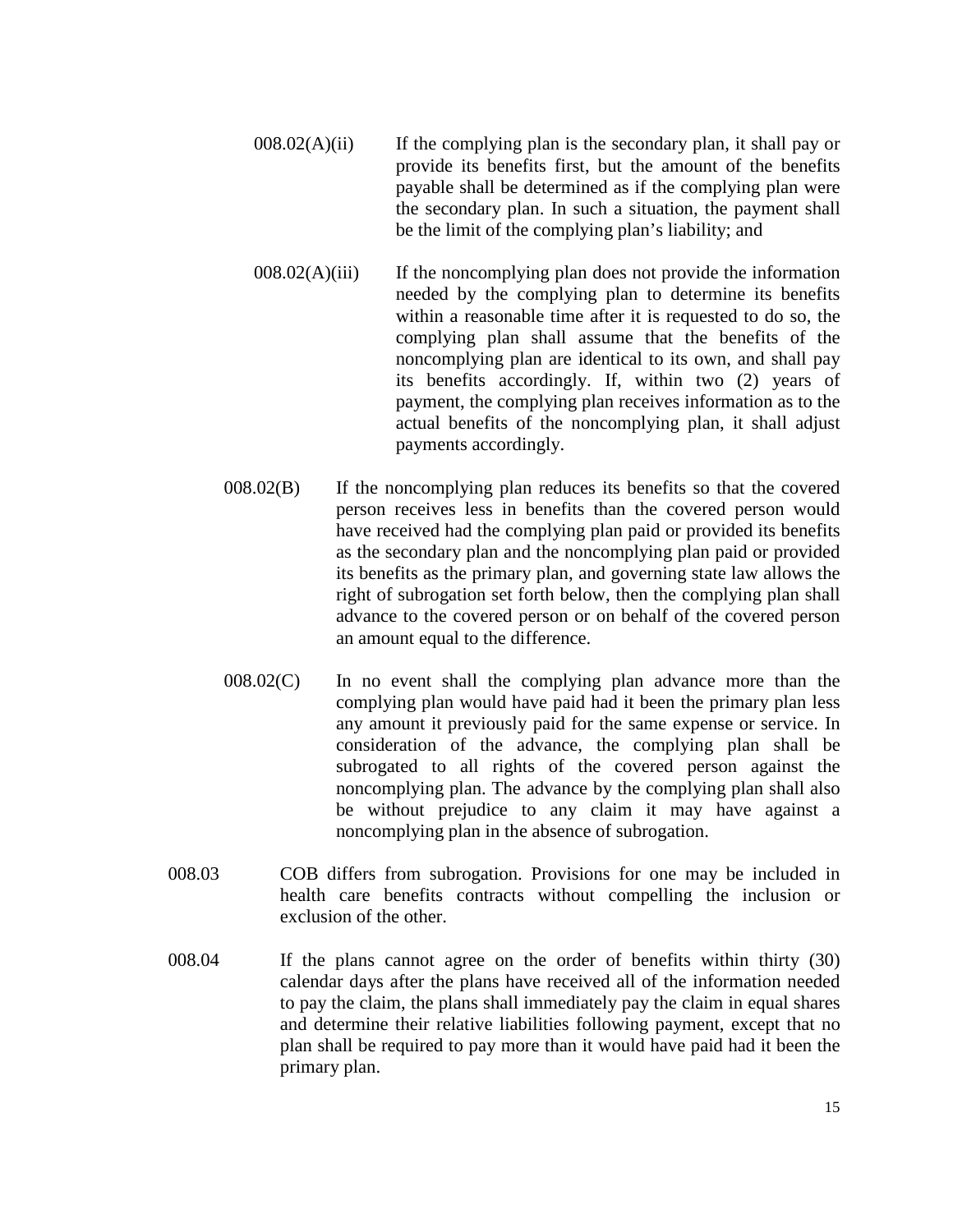#### **Section 009. Effective Date for Existing Contracts**

- 009.01 A contract that provides health care benefits and that was issued before the effective date of this regulation shall be brought into compliance with this regulation by:
	- 009.01(A) The later of:
		- $009.01(A)(i)$  The next anniversary date or renewal date of the contract; or
		- $009.01(A)(ii)$  Twelve (12) months following the effective date of this regulation; or
	- 009.01(B) The expiration of any applicable collectively bargained contract pursuant to which it was written.
- 009.02 For the transition period between the adoption of this regulation and the timeframe for which plans are to be in compliance pursuant to Subsection A, a plan that is subject to the prior COB requirements shall not be considered a noncomplying plan by a plan subject to the new COB requirements and if there is a conflict between the prior COB requirements under the prior regulation and the new COB requirements under the amended regulation, the prior COB requirements shall apply.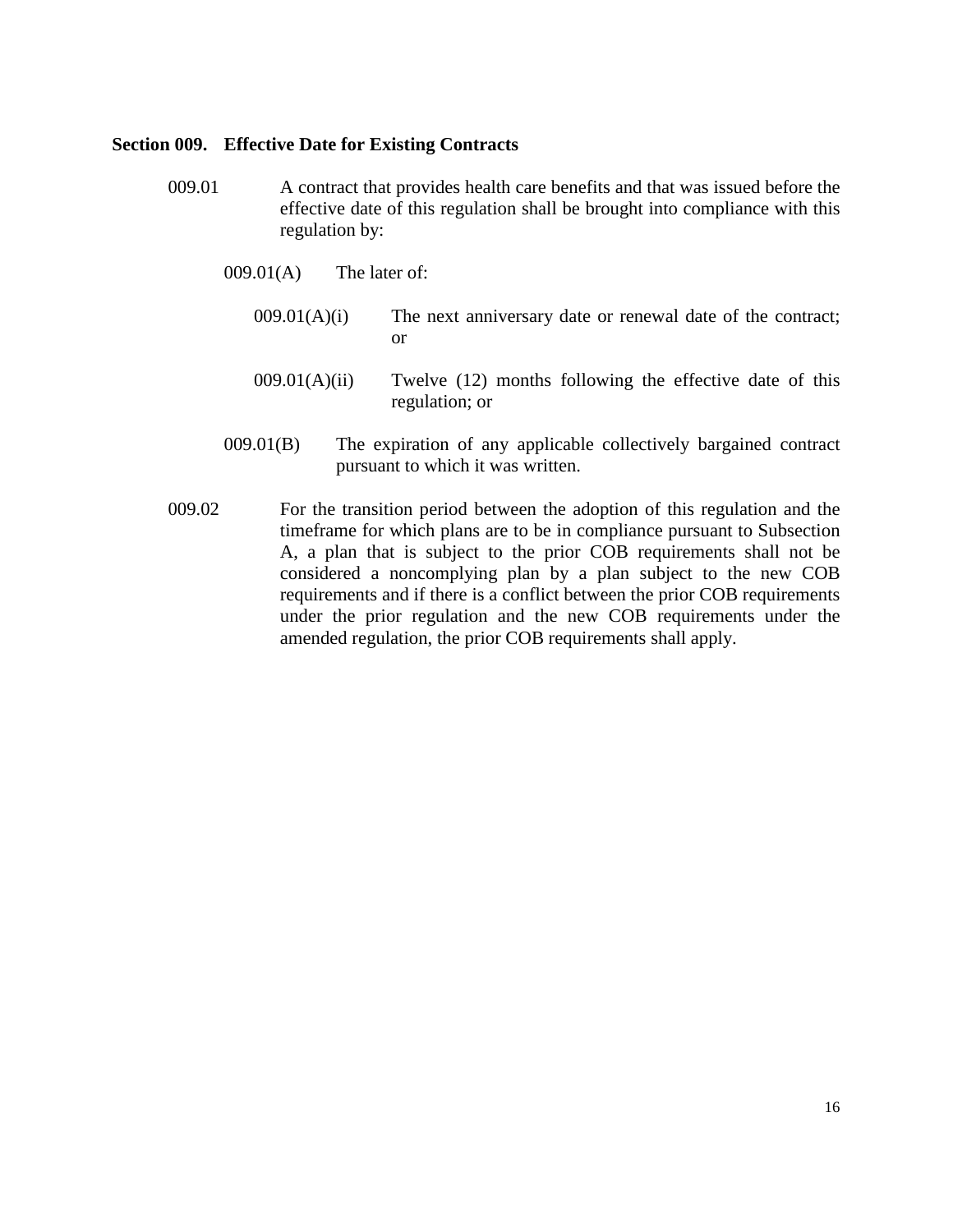# **APPENDIX A. MODEL COB CONTRACT PROVISIONS**

# **COORDINATION OF THIS CONTRACT'S BENEFITS WITH OTHER BENEFITS**

The Coordination of Benefits (COB) provision applies when a person has health care coverage under more than one **Plan**. **Plan** is defined below.

The order of benefit determination rules govern the order in which each **Plan** will pay a claim for benefits. The **Plan** that pays first is called the **Primary plan**. The **Primary plan** must pay benefits in accordance with its policy terms without regard to the possibility that another **Plan** may cover some expenses. The **Plan** that pays after the **Primary plan** is the **Secondary plan**. The **Secondary plan** may reduce the benefits it pays so that payments from all **Plans** does not exceed 100% of the total **Allowable expense**.

# **DEFINITIONS**

- A. A **Plan** is any of the following that provides benefits or services for medical or dental care or treatment. If separate contracts are used to provide coordinated coverage for members of a group, the separate contracts are considered parts of the same plan and there is no COB among those separate contracts.
	- (1) **Plan** includes: group and nongroup insurance contracts, health maintenance organization (HMO) contracts, closed panel plans or other forms of group or group-type coverage (whether insured or uninsured); medical care components of long-term care contracts, such as skilled nursing care; medical benefits under group or individual motor vehicle contracts; and Medicare or any other federal governmental plan, as permitted by law.
	- (2) **Plan** does not include: hospital indemnity coverage or other fixed indemnity coverage; accident only coverage other than the medical benefits coverage in automobile "no fault" and traditional "fault" type contracts; specified disease or specified accident coverage; limited benefit health coverage, as defined by state law; school accident type coverage; benefits for non-medical components of longterm care policies; Medicare supplement policies; Medicaid policies; or coverage under other federal governmental plans, unless permitted by law.

Each contract for coverage under (1) or (2) is a separate **Plan**. If a **Plan** has two parts and COB rules apply only to one of the two, each of the parts is treated as a separate **Plan**.

B. **This plan** means, in a **COB** provision, the part of the contract providing the health care benefits to which the **COB** provision applies and which may be reduced because of the benefits of other plans. Any other part of the contract providing health care benefits is separate from this plan. A contract may apply one **COB** provision to certain benefits,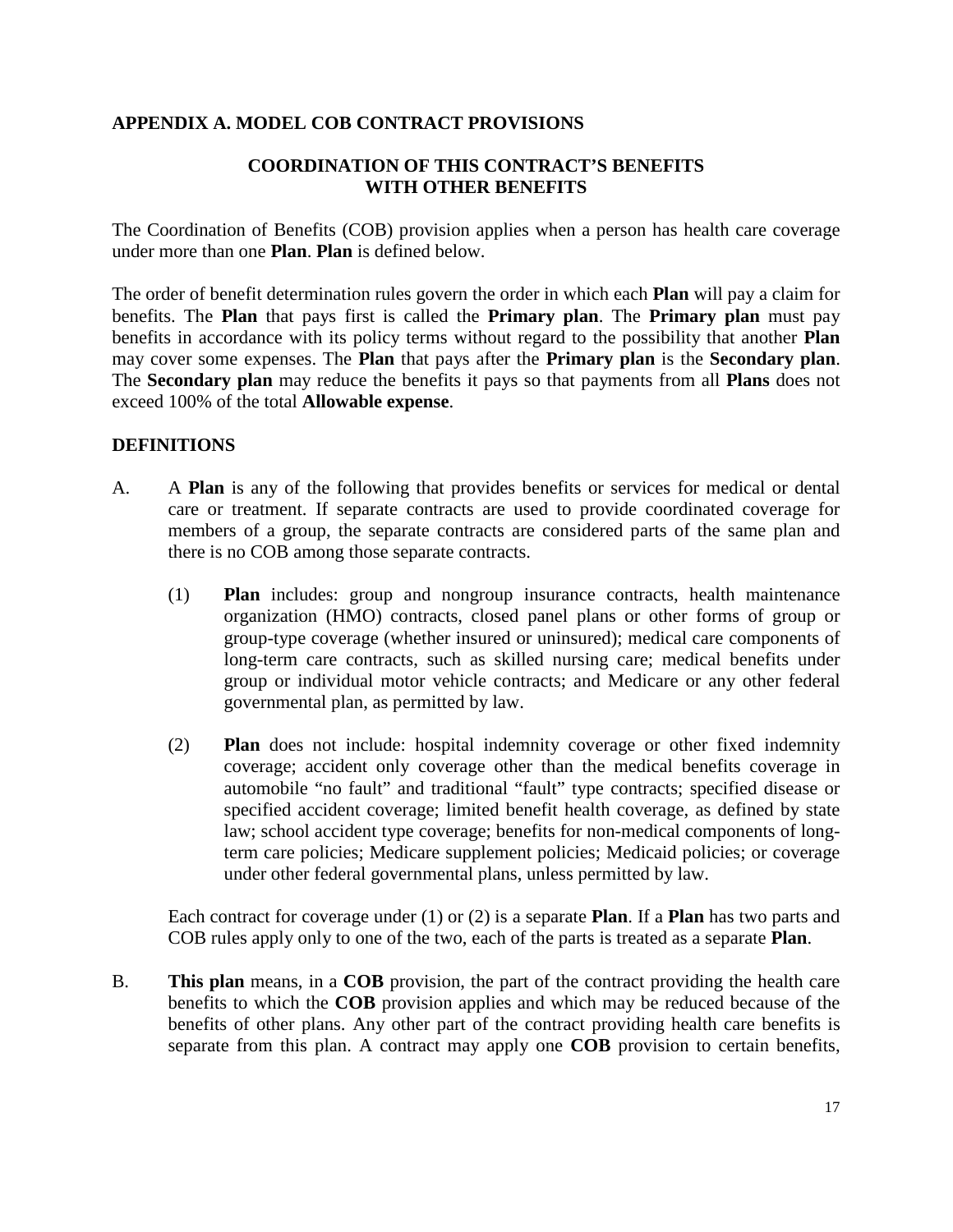such as dental benefits, coordinating only with similar benefits, and may apply another **COB** provision to coordinate other benefits.

C. The order of benefit determination rules determine whether **This plan** is a **Primary plan** or **Secondary plan** when the person has health care coverage under more than one **Plan**.

When **This plan** is primary, it determines payment for its benefits first before those of any other **Plan** without considering any other **Plan's** benefits. When **This plan** is secondary, it determines its benefits after those of another **Plan** and may reduce the benefits it pays so that all **Plan** benefits do not exceed 100% of the total **Allowable expense**.

D. **Allowable expense** is a health care expense, including deductibles, coinsurance and copayments, that is covered at least in part by any **Plan** covering the person. When a **Plan** provides benefits in the form of services, the reasonable cash value of each service will be considered an **Allowable expense** and a benefit paid. An expense that is not covered by any **Plan** covering the person is not an **Allowable expense**. In addition, any expense that a provider by law or in accordance with a contractual agreement is prohibited from charging a covered person is not an **Allowable expense**.

The following are examples of expenses that are not **Allowable expenses**:

- (1) The difference between the cost of a semi-private hospital room and a private hospital room is not an **Allowable expense**, unless one of the **Plans** provides coverage for private hospital room expenses.
- (2) If a person is covered by 2 or more **Plans** that compute their benefit payments on the basis of usual and customary fees or relative value schedule reimbursement methodology or other similar reimbursement methodology, any amount in excess of the highest reimbursement amount for a specific benefit is not an **Allowable expense**.
- (3) If a person is covered by 2 or more **Plans** that provide benefits or services on the basis of negotiated fees, an amount in excess of the highest of the negotiated fees is not an **Allowable expense**.
- (4) If a person is covered by one **Plan** that calculates its benefits or services on the basis of usual and customary fees or relative value schedule reimbursement methodology or other similar reimbursement methodology and another **Plan** that provides its benefits or services on the basis of negotiated fees, the **Primary plan's** payment arrangement shall be the **Allowable expense** for all **Plans**. However, if the provider has contracted with the **Secondary plan** to provide the benefit or service for a specific negotiated fee or payment amount that is different than the **Primary plan's** payment arrangement and if the provider's contract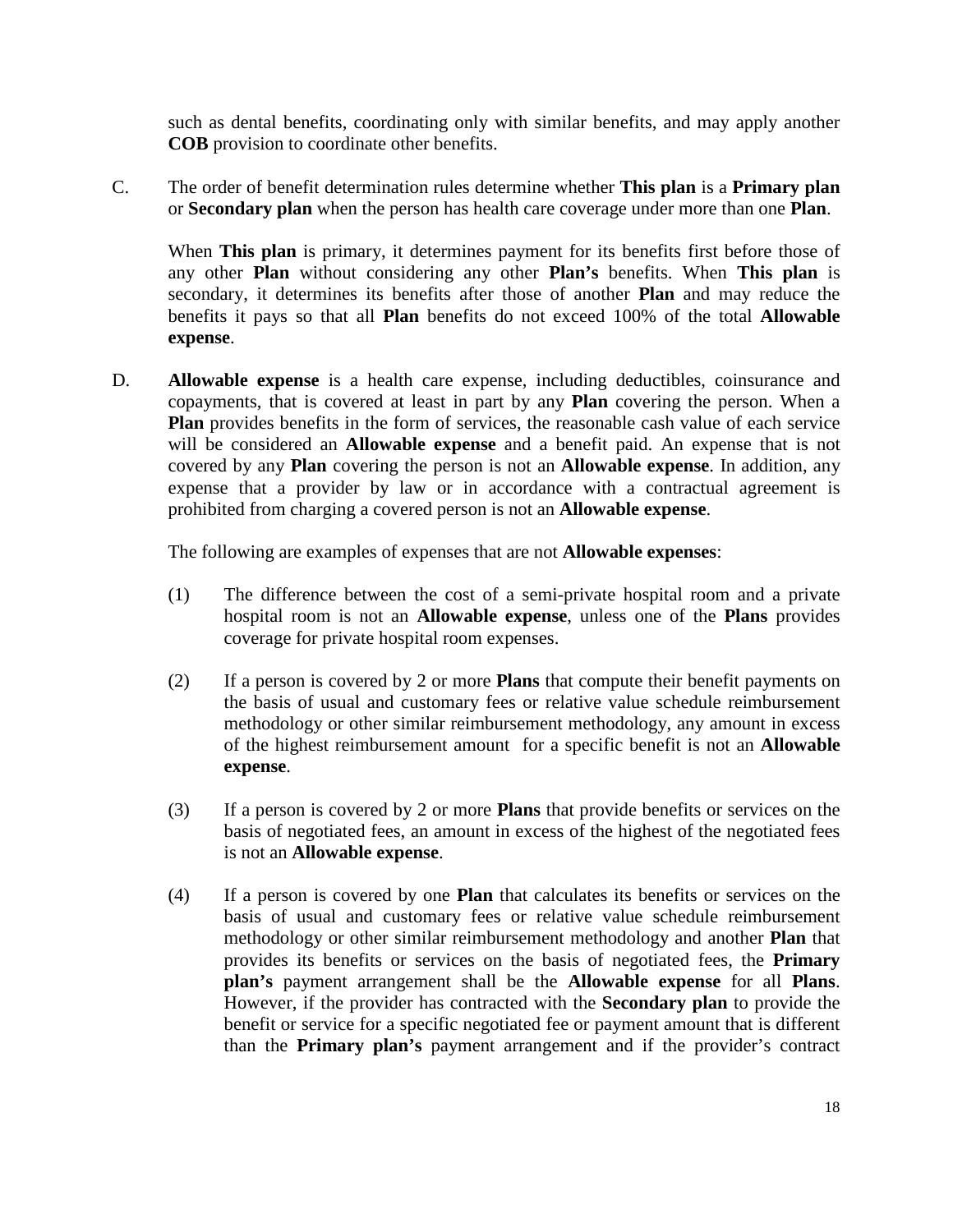permits, the negotiated fee or payment shall be the **Allowable expense** used by the **Secondary plan** to determine its benefits.

- (5) The amount of any benefit reduction by the **Primary plan** because a covered person has failed to comply with the **Plan** provisions is not an **Allowable expense**. Examples of these types of plan provisions include second surgical opinions, precertification of admissions, and preferred provider arrangements.
- E. **Closed panel plan** is a **Plan** that provides health care benefits to covered persons primarily in the form of services through a panel of providers that have contracted with or are employed by the **Plan**, and that excludes coverage for services provided by other providers, except in cases of emergency or referral by a panel member.
- F. **Custodial parent** is the parent awarded custody by a court decree or, in the absence of a court decree, is the parent with whom the child resides more than one half of the calendar year excluding any temporary visitation.

# **ORDER OF BENEFIT DETERMINATION RULES**

When a person is covered by two or more **Plans**, the rules for determining the order of benefit payments are as follows:

- A. The **Primary plan** pays or provides its benefits according to its terms of coverage and without regard to the benefits of under any other **Plan**.
- B. (1) Except as provided in Paragraph (2), a **Plan** that does not contain a coordination of benefits provision that is consistent with this regulation is always primary unless the provisions of both **Plans** state that the complying plan is primary.
	- (2) Coverage that is obtained by virtue of membership in a group that is designed to supplement a part of a basic package of benefits and provides that this supplementary coverage shall be excess to any other parts of the **Plan** provided by the contract holder. Examples of these types of situations are major medical coverages that are superimposed over base plan hospital and surgical benefits, and insurance type coverages that are written in connection with a **Closed panel plan** to provide out-of-network benefits.
- C. A **Plan** may consider the benefits paid or provided by another **Plan** in calculating payment of its benefits only when it is secondary to that other **Plan**.
- D. Each **Plan** determines its order of benefits using the first of the following rules that apply:
	- (1) Non-Dependent or Dependent. The **Plan** that covers the person other than as a dependent, for example as an employee, member, policyholder, subscriber or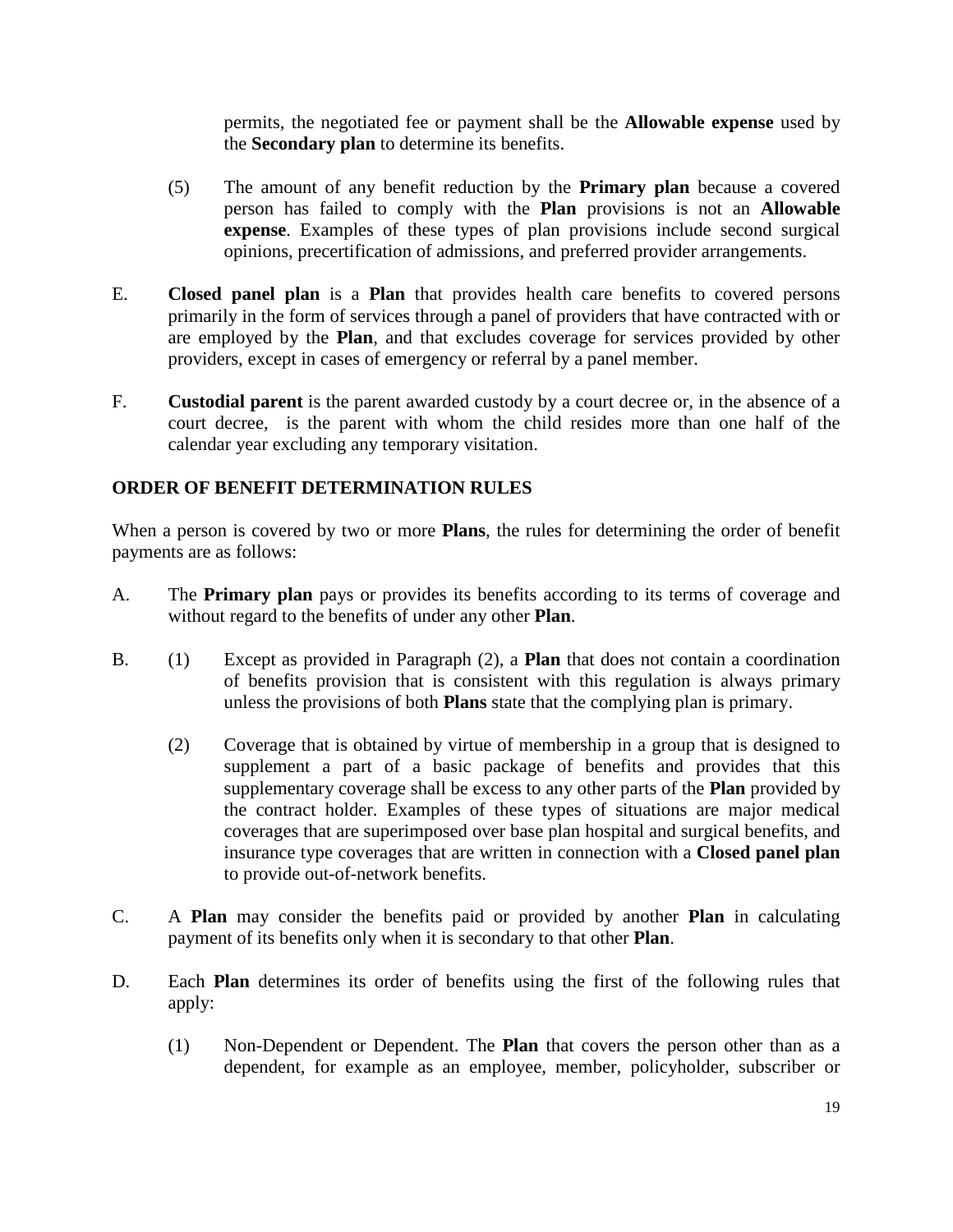retiree is the **Primary plan** and the **Plan** that covers the person as a dependent is the **Secondary plan**. However, if the person is a Medicare beneficiary and, as a result of federal law, Medicare is secondary to the **Plan** covering the person as a dependent; and primary to the **Plan** covering the person as other than a dependent (e.g. a retired employee); then the order of benefits between the two **Plans** is reversed so that the **Plan** covering the person as an employee, member, policyholder, subscriber or retiree is the **Secondary plan** and the other **Plan** is the **Primary plan**.

- (2) Dependent Child Covered Under More Than One Plan. Unless there is a court decree stating otherwise, when a dependent child is covered by more than one **Plan** the order of benefits is determined as follows:
	- (a) For a dependent child whose parents are married or are living together, whether or not they have ever been married:
		- The **Plan** of the parent whose birthday falls earlier in the calendar year is the **Primary plan**; or
		- If both parents have the same birthday, the **Plan** that has covered the parent the longest is the **Primary plan**.
	- (b) For a dependent child whose parents are divorced or separated or not living together, whether or not they have ever been married:
		- (i) If a court decree states that one of the parents is responsible for the dependent child's health care expenses or health care coverage and the **Plan** of that parent has actual knowledge of those terms, that **Plan** is primary. This rule applies to plan years commencing after the **Plan** is given notice of the court decree;
		- (ii) If a court decree states that both parents are responsible for the dependent child's health care expenses or health care coverage, the provisions of Subparagraph (a) above shall determine the order of benefits;
		- (iii) If a court decree states that the parents have joint custody without specifying that one parent has responsibility for the health care expenses or health care coverage of the dependent child, the provisions of Subparagraph (a) above shall determine the order of benefits; or
		- (iv) If there is no court decree allocating responsibility for the dependent child's health care expenses or health care coverage, the order of benefits for the child are as follows: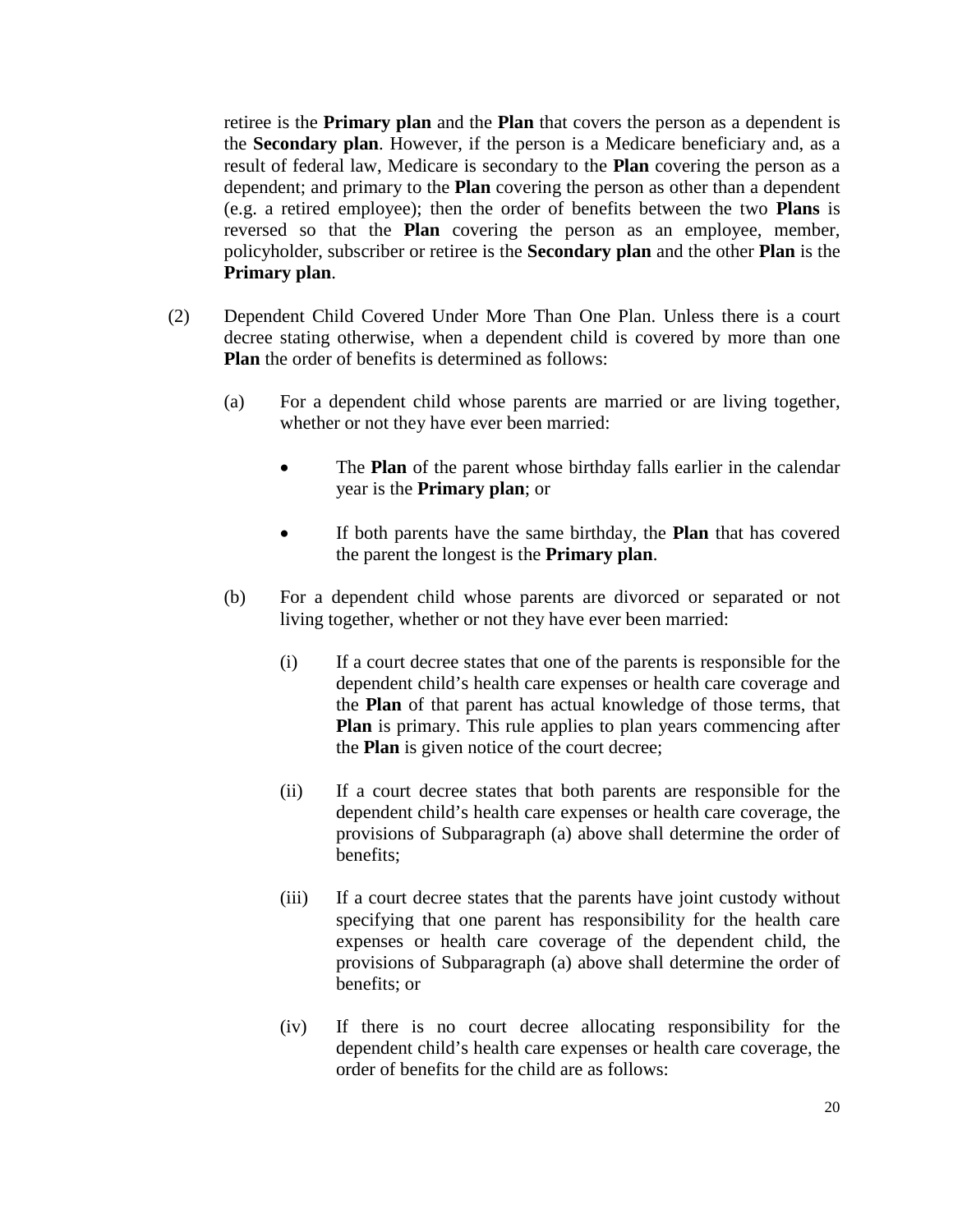- The **Plan** covering the **Custodial parent**;
- The **Plan** covering the spouse of the **Custodial parent**;
- The **Plan** covering the **non-custodial parent**; and then
- The **Plan** covering the spouse of the **non-custodial parent**.
- (c) For a dependent child covered under more than one **Plan** of individuals who are the parents of the child, the provisions of Subparagraph (a) or (b) above shall determine the order of benefits as if those individuals were the parents of the child.
- (d) For a dependent child who has coverage under either or both parents' plans and also has coverage as a dependent under a spouse's plan, the rule in Paragraph (5) applies.
- (3) Active Employee or Retired or Laid-off Employee. The **Plan** that covers a person as an active employee, that is, an employee who is neither laid off nor retired, is the **Primary plan**. The **Plan** covering that same person as a retired or laid-off employee is the **Secondary plan**. The same would hold true if a person is a dependent of an active employee and that same person is a dependent of a retired or laid-off employee. If the other **Plan** does not have this rule, and as a result, the **Plans** do not agree on the order of benefits, this rule is ignored. This rule does not apply if the rule labeled D(1) can determine the order of benefits.
- (4) COBRA or State Continuation Coverage. If a person whose coverage is provided pursuant to COBRA or under a right of continuation provided by state or other federal law is covered under another **Plan**, the **Plan** covering the person as an employee, member, subscriber or retiree or covering the person as a dependent of an employee, member, subscriber or retiree is the **Primary plan** and the COBRA or state or other federal continuation coverage is the **Secondary plan**. If the other **Plan** does not have this rule, and as a result, the **Plans** do not agree on the order of benefits, this rule is ignored. This rule does not apply if the rule labeled  $D(1)$ can determine the order of benefits.
- (5) Longer or Shorter Length of Coverage. The **Plan** that covered the person as an employee, member, policyholder, subscriber or retiree longer is the **Primar**y **plan** and the **Plan** that covered the person the shorter period of time is the **Secondary plan**.
- (6) If the preceding rules do not determine the order of benefits, the **Allowable expenses** shall be shared equally between the **Plans** meeting the definition of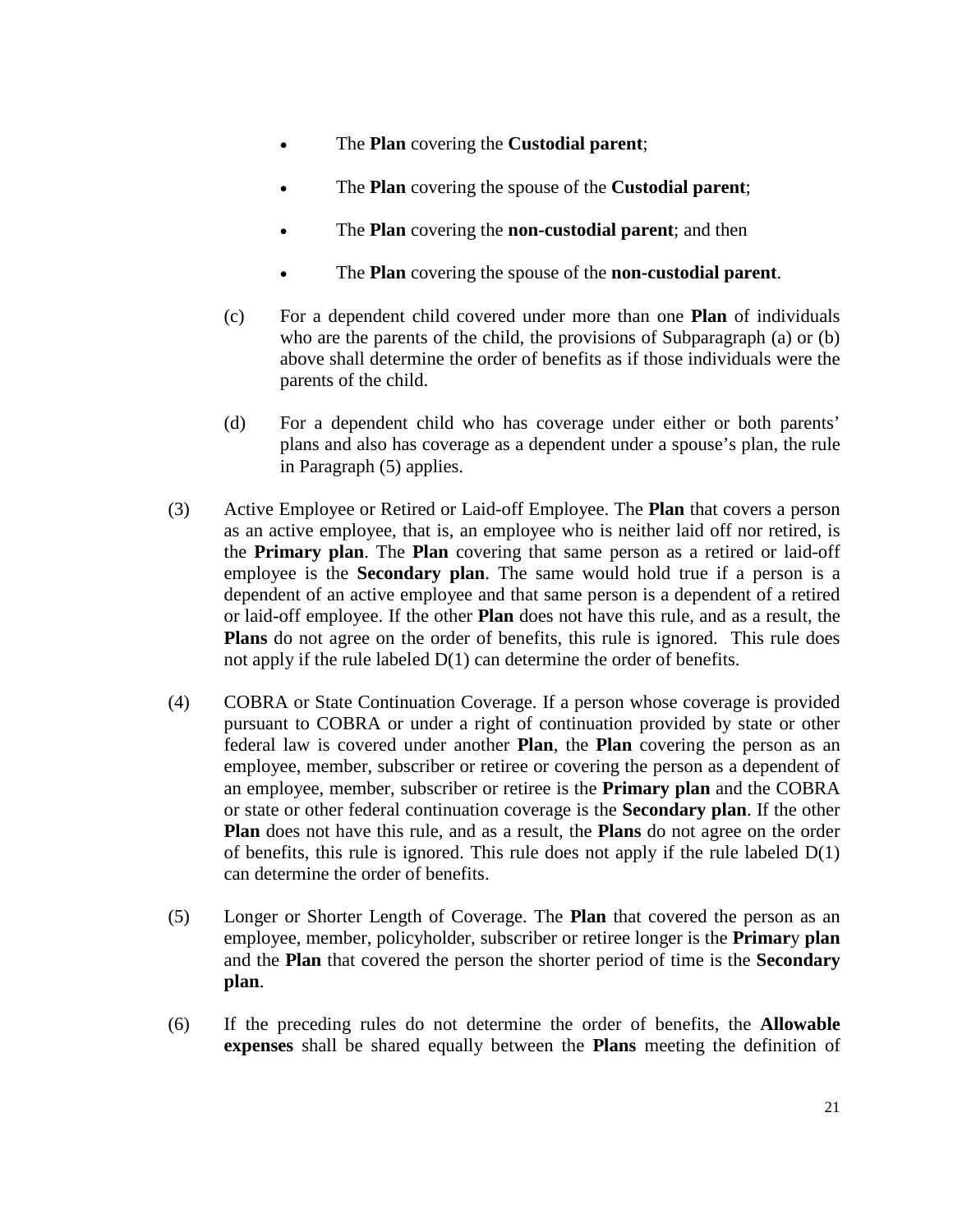**Plan**. In addition, **This plan** will not pay more than it would have paid had it been the **Primary plan**.

# **EFFECT ON THE BENEFITS OF THIS PLAN**

- A. When **This plan** is secondary, it may reduce its benefits so that the total benefits paid or provided by all **Plans** during a plan year are not more than the total **Allowable expenses**. In determining the amount to be paid for any claim, the **Secondary plan** will calculate the benefits it would have paid in the absence of other health care coverage and apply that calculated amount to any **Allowable expense** under its **Plan** that is unpaid by the **Primary plan**. The **Secondary plan** may then reduce its payment by the amount so that, when combined with the amount paid by the **Primary plan**, the total benefits paid or provided by all **Plans** for the claim do not exceed the total **Allowable expense** for that claim. In addition, the **Secondary plan** shall credit to its plan deductible any amounts it would have credited to its deductible in the absence of other health care coverage. Also, where the primary plan is medical payments coverage under a motor vehicle policy, the secondary plan shall credit payments from the motor vehicle insurance policy to deductibles, copayments and coinsurance after discounts under the health plan.
- B. If a covered person is enrolled in two or more **Closed panel plans** and if, for any reason, including the provision of service by a non-panel provider, benefits are not payable by one **Closed panel plan**, **COB** shall not apply between that **Plan** and other **Closed panel plans**.

# **RIGHT TO RECEIVE AND RELEASE NEEDED INFORMATION**

Certain facts about health care coverage and services are needed to apply these **COB** rules and to determine benefits payable under **This plan** and other **Plans**. [Organization responsibility for **COB** administration] may get the facts it needs from or give them to other organizations or persons for the purpose of applying these rules and determining benefits payable under **This plan** and other **Plans** covering the person claiming benefits. [Organization responsible for **COB** administration] need not tell, or get the consent of, any person to do this. Each person claiming benefits under **This plan** must give [Organization responsibility for **COB** administration] any facts it needs to apply those rules and determine benefits payable.

# **FACILITY OF PAYMENT**

A payment made under another **Plan** may include an amount that should have been paid under **This plan**. If it does, [Organization responsibility for **COB** administration] may pay that amount to the organization that made that payment. That amount will then be treated as though it were a benefit paid under **This plan**. [Organization responsibility for **COB** administration] will not have to pay that amount again. The term "payment made" includes providing benefits in the form of services, in which case "payment made" means the reasonable cash value of the benefits provided in the form of services.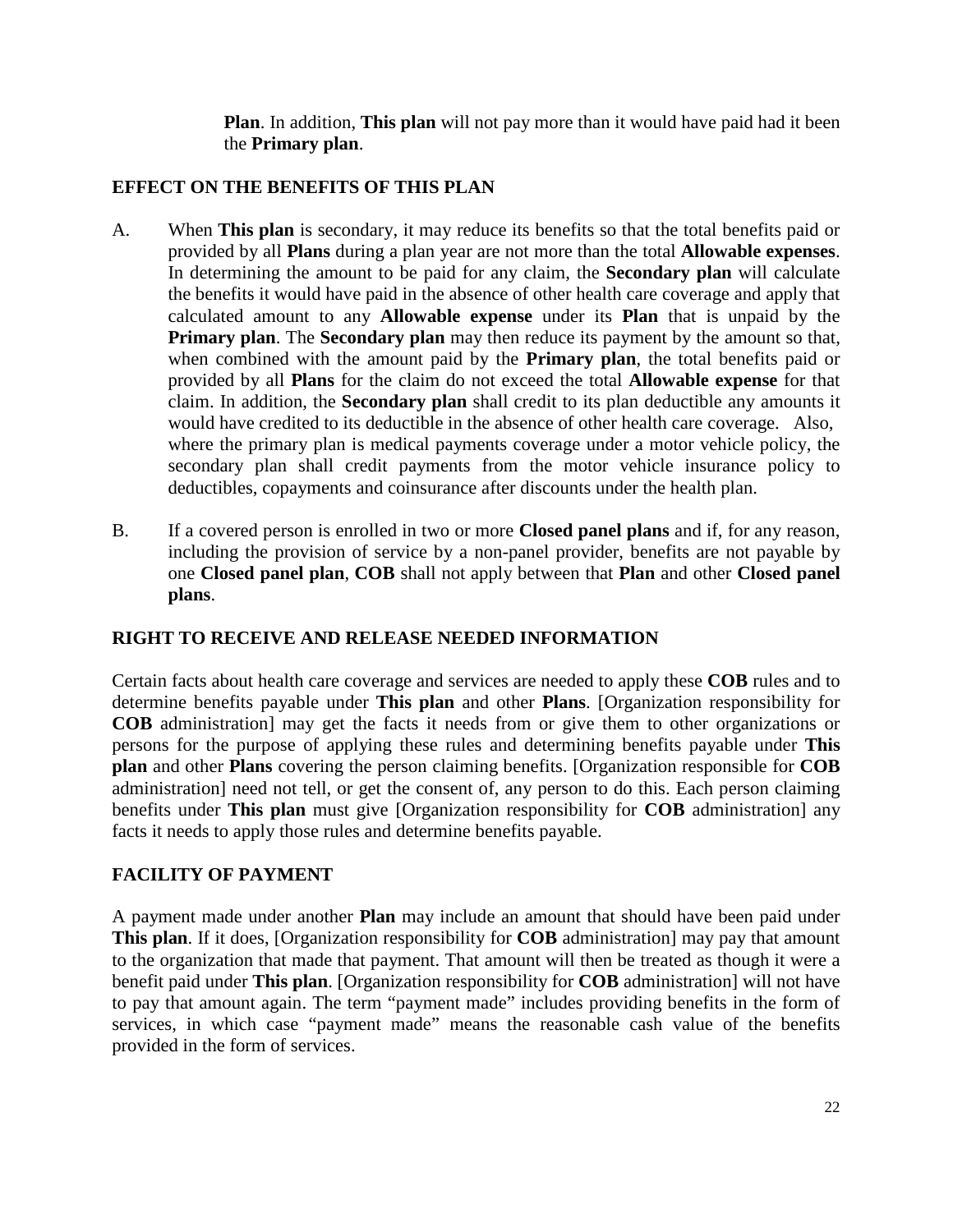#### **RIGHT OF RECOVERY**

If the amount of the payments made by [Organization responsibility for **COB** administration] is more than it should have paid under this **COB** provision, it may recover the excess from one or more of the persons it has paid or for whom it has paid; or any other person or organization that may be responsible for the benefits or services provided for the covered person. The "amount of the payments made" includes the reasonable cash value of any benefits provided in the form of services.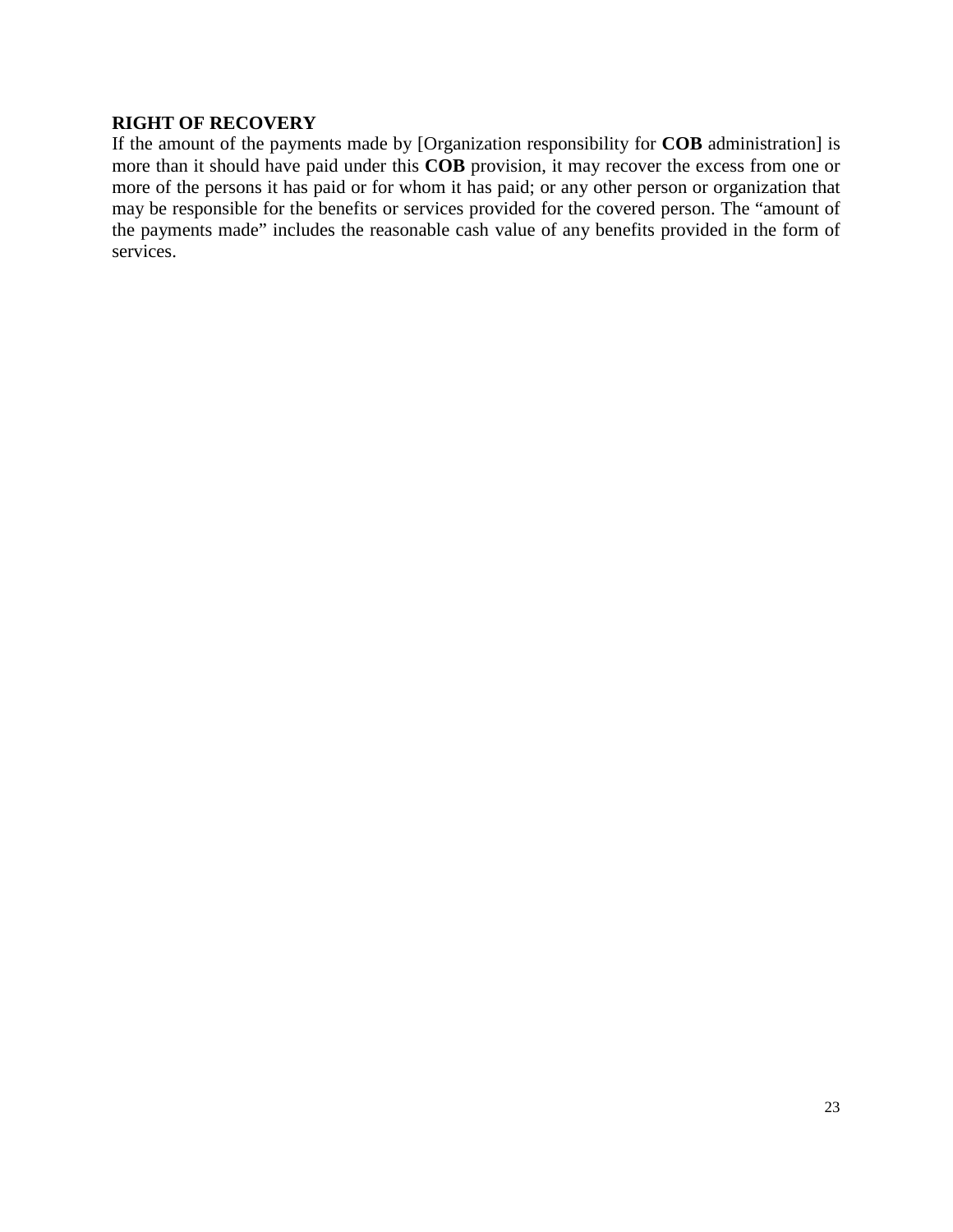#### **APPENDIX B. CONSUMER EXPLANATORY BOOKLET**

#### **COORDINATION OF BENEFITS**

#### **IMPORTANT NOTICE**

**This is a summary of only a few of the provisions of your health plan to help you understand coordination of benefits, which can be very complicated. This is not a complete description of all of the coordination rules and procedures, and does not change or replace the language contained in your insurance contract, which determines your benefits**.

#### **Double Coverage**

It is common for family members to be covered by more than one health care plan. This happens, for example, when a husband and wife both work and choose to have family coverage through both employers.

When you are covered by more than one health plan, state law permits your insurers to follow a procedure called "coordination of benefits" to determine how much each should pay when you have a claim. The goal is to make sure that the combined payments of all plans do not add up to more than your covered health care expenses.

Coordination of benefits (COB) is complicated, and covers a wide variety of circumstances. This is only an outline of some of the most common ones. If your situation is not described, read your evidence of coverage or contact your state insurance department.

#### **Primary or Secondary?**

You will be asked to identify all the plans that cover members of your family. We need this information to determine whether we are the "primary" or "secondary" benefit payer. The primary plan always pays first when you have a claim.

Any plan that does not contain your state's COB rules will always be primary.

#### **When This Plan is Primary**

If you or a family member are covered under another plan in addition to this one, we will be primary when:

#### **Your Own Expenses**

• The claim is for your own health care expenses, unless you are covered by Medicare and both you and your spouse are retired.

#### **Your Spouse's Expenses**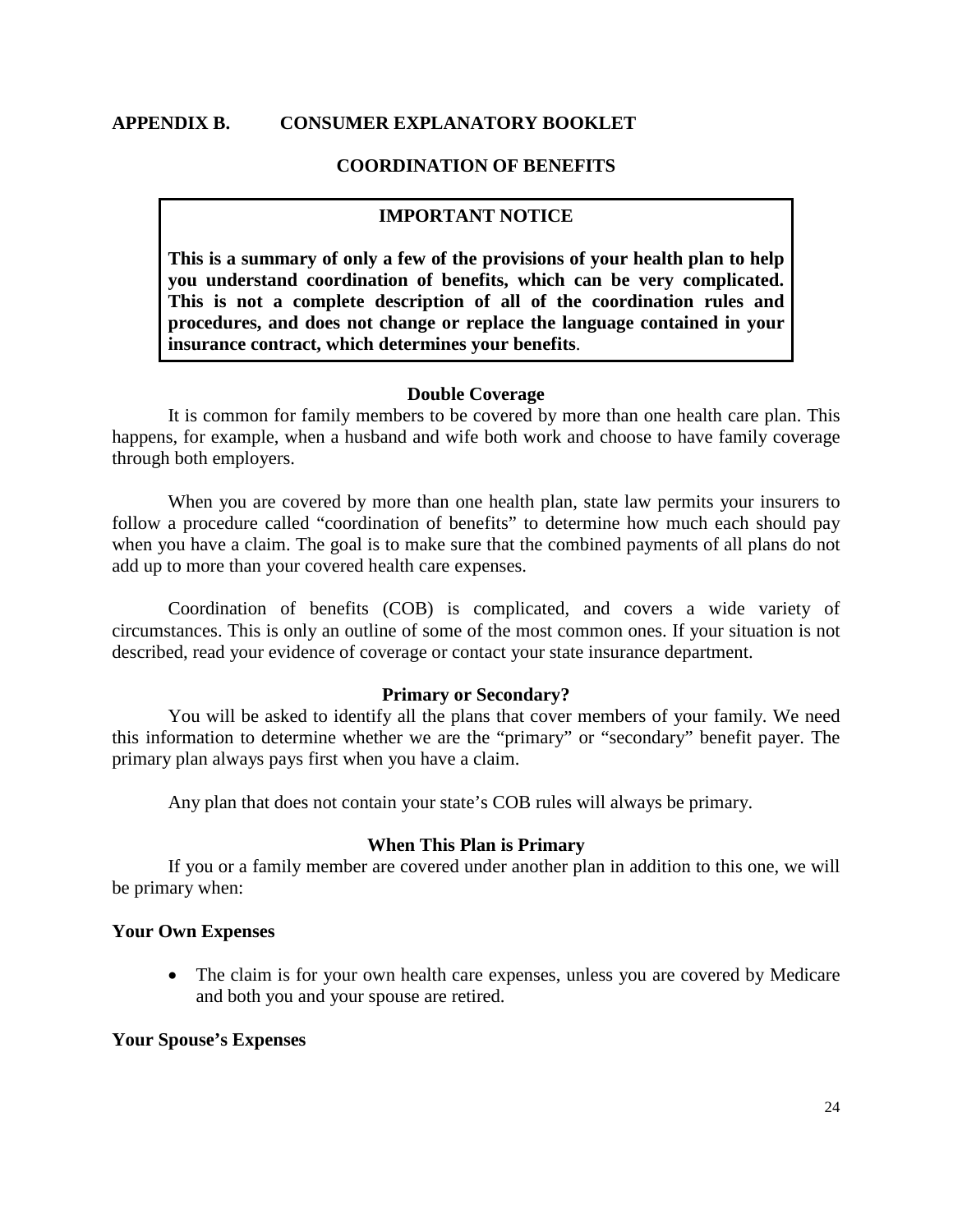• The claim is for your spouse, who is covered by Medicare, and you are not both retired.

## **Your Child's Expenses**

- The claim is for the health care expenses of your child who is covered by this plan and
	- You are married and your birthday is earlier in the year than your spouse's or you are living with another individual, regardless of whether or not you have ever been married to that individual, and your birthday is earlier than that other individual's birthday. This is known as the "birthday rule";
		- or
	- You are separated or divorced and you have informed us of a court decree that makes you responsible for the child's health care expenses;

or

• There is no court decree, but you have custody of the child.

# **Other Situations**

We will be primary when any other provisions of state or federal law require us to be.

# **How We Pay Claims When We Are Primary**

When we are the primary plan, we will pay the benefits in accordance with the terms of your contract, just as if you had no other health care coverage under any other plan.

## **How We Pay Claims When We Are Secondary**

We will be secondary whenever the rules do not require us to be primary.

# **How We Pay Claims When We Are Secondary**

When we are the secondary plan, we do not pay until after the primary plan has paid its benefits. We will then pay part or all of the allowable expenses left unpaid, as explained below. An "allowable expense" is a health care expense covered by one of the plans, including copayments, coinsurance and deductibles.

- If there is a difference between the amount the plans allow, we will base our payment on the higher amount. However, if the primary plan has a contract with the provider, our combined payments will not be more than the amount called for in our contract or the amount called for in the contract of the primary plan, whichever is higher. Health maintenance organizations (HMOs) and preferred provider organizations (PPOs) usually have contracts with their providers.
- We will determine our payment by subtracting the amount the primary plan paid from the amount we would have paid if we had been primary. We may reduce our payment by any amount so that, when combined with the amount paid by the primary plan, the total benefits paid do not exceed the total allowable expense for your claim. We will